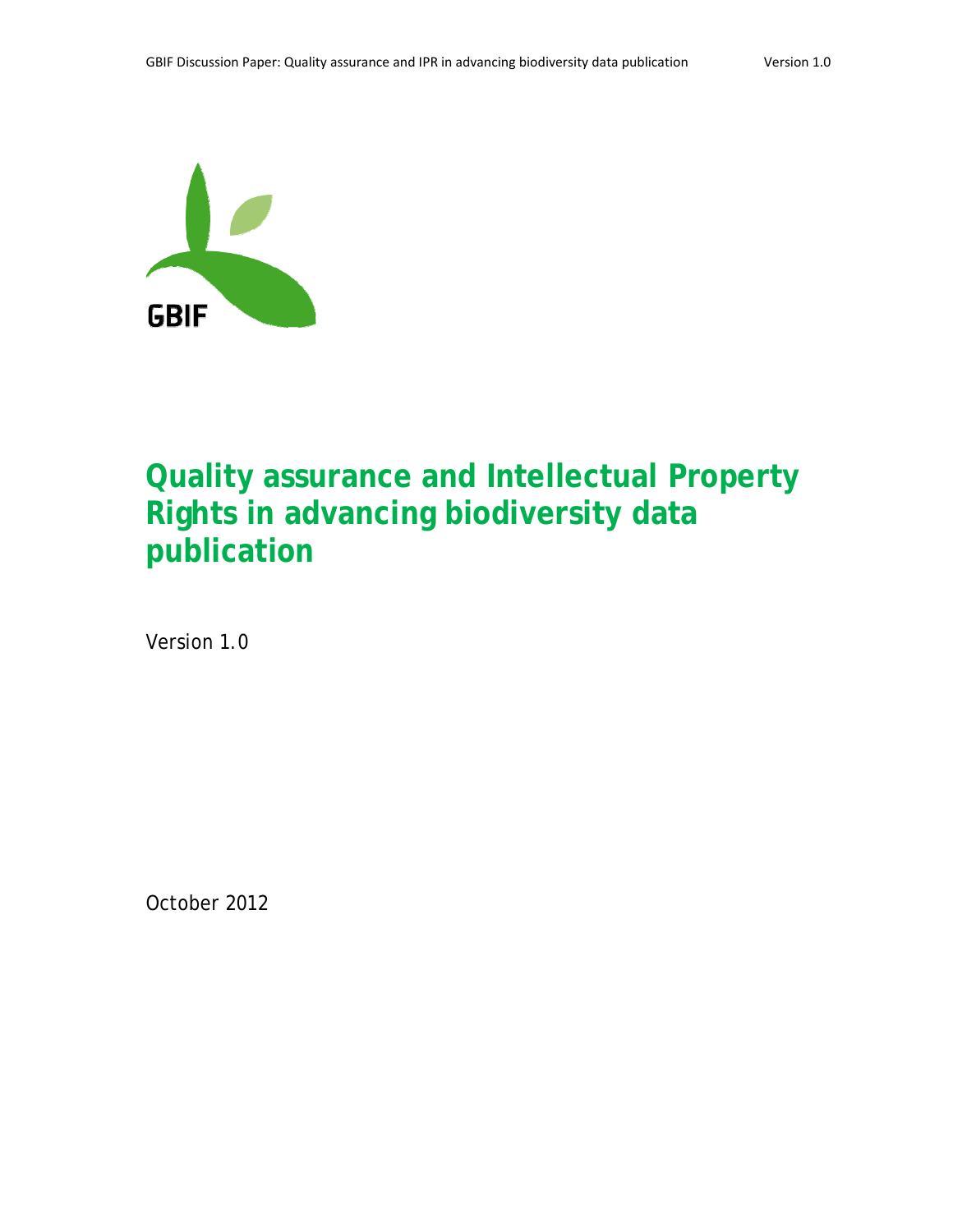#### **Suggested citation:**

Mark J Costello, William K Michener, Mark Gahegan, Zhi‐Qiang Zhang, Phil Bourne, Vishwas Chavan (2012). Quality assurance and intellectual property rights in advancing biodiversity data publications ver. 1.0, Copenhagen: Global Biodiversity Information Facility, Pp. 33, ISBN: 87‐92020‐49‐6. Accessible at http://links.gbif.org/qa\_ipr\_advancing\_biodiversity\_data\_publishing\_en\_v1.

#### **ISBN**: 87-92020-49-6

**Persistent URI:** http://links.gbif.org/ qa\_ ipr\_ advancing\_biodiversity\_data \_publishing\_en\_v1

#### **Language: English**

**Copyright © Global Biodiversity Information Facility, 2012 License:** 



This document is licensed under a Creative Commons Attribution 3.0 Unported License

**Project Partners:** The Global Biodiversity Information Facility (GBIF

*Document Control:*

| Version | Description            | Date of release | Author(s)                                                                                             |
|---------|------------------------|-----------------|-------------------------------------------------------------------------------------------------------|
| 0.8     | Content<br>development | January 2012    | Mark J Costello, William K Michener, Mark<br>Gahegan, Zhi-Qiang Zhang, Phil Bourne,<br>Vishwas Chavan |
| 0.9     | Review, edits          | April 2012      | Mark J Costello, William K Michener, Mark<br>Gahegan, Zhi-Qiang Zhang, Phil Bourne,<br>Vishwas Chavan |
| 1.0     | Final version          | October 26 2012 | Mark J Costello, William K Michener, Mark<br>Gahegan, Zhi-Qiang Zhang, Phil Bourne,<br>Vishwas Chavan |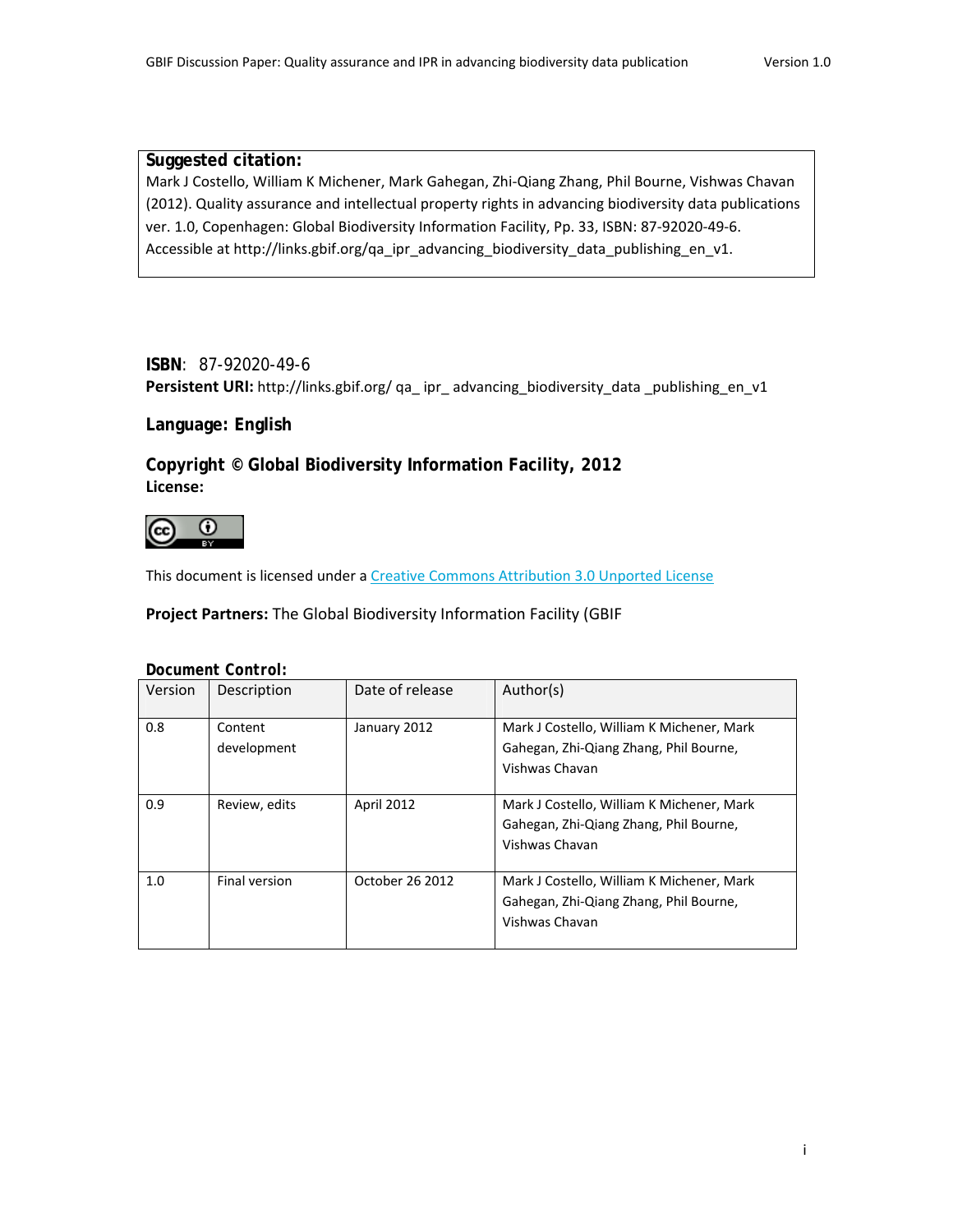# **About GBIF**

#### **GBIF: The Global Biodiversity Information Facility**

GBIF was established by countries as a global mega-science initiative to address one of the great challenges of the 21<sup>st</sup> century - harnessing knowledge of the Earth's biological diversity. GBIF envisions 'a world in which biodiversity information is freely and universally available for science, society, and a sustainable future'. GBIF's mission is to be the foremost global resource for biodiversity information, and engender smart solutions for environmental and human well-being (GBIF 2011a). To achieve this mission, GBIF encourages a wide variety of biodiversity data holders, generators and users across the globe to discover and publish (make discoverable) data to global standards through the GBIF network. Website: http://www.gbif.org.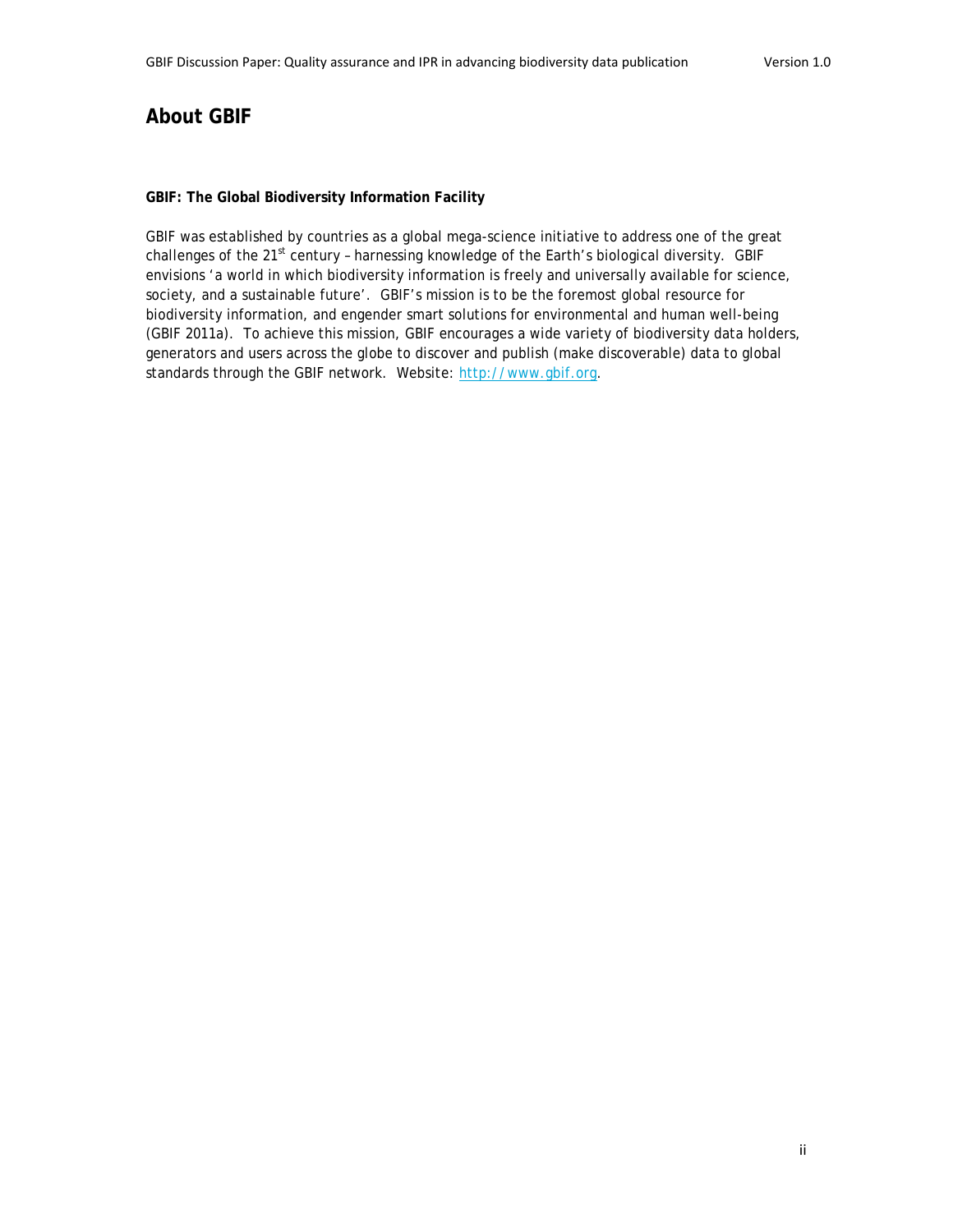# **Table of Contents**

| Contents |
|----------|
|          |
|          |
|          |
|          |
|          |
|          |
|          |
|          |
|          |
|          |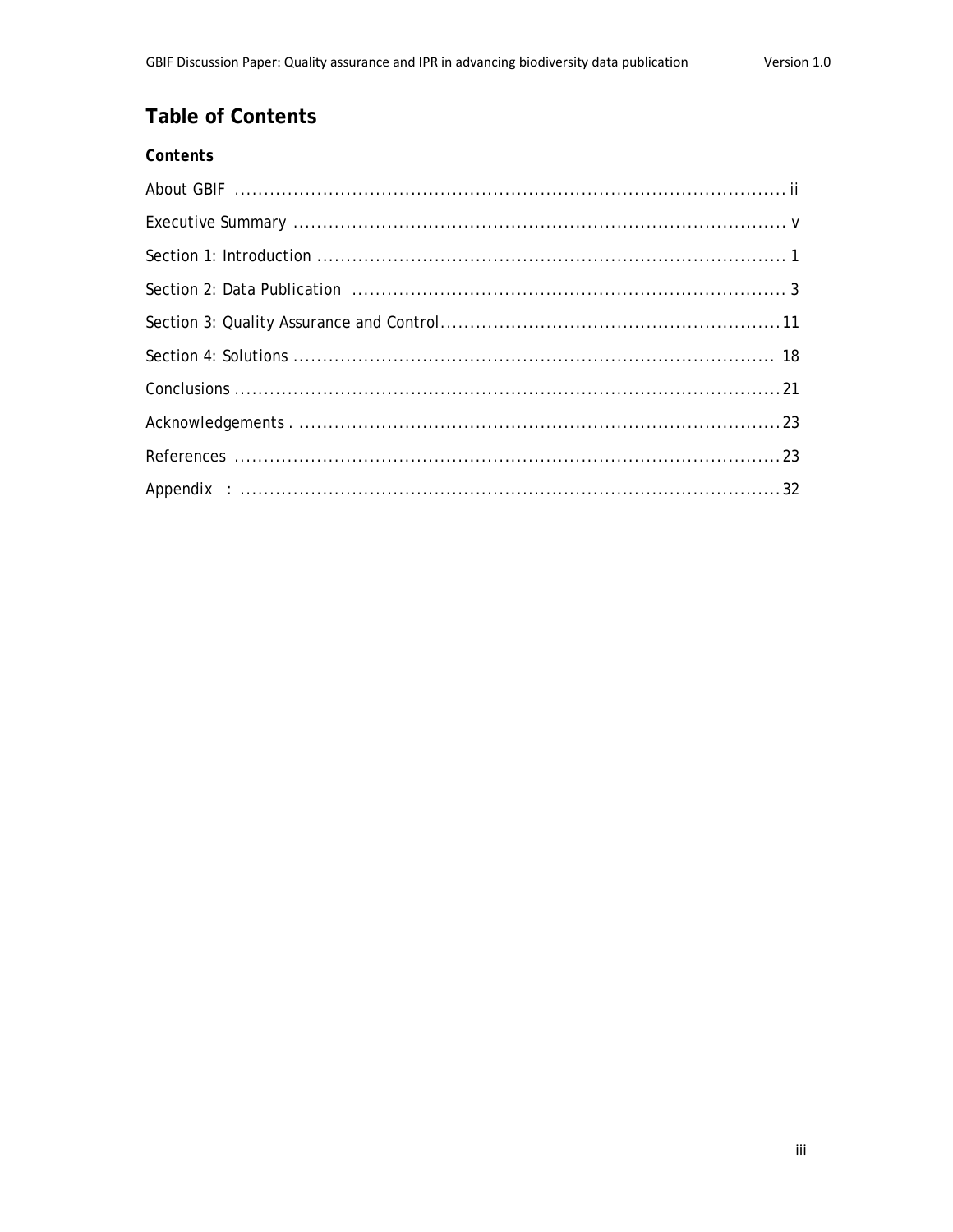#### *List of Figures*

- Figure 1: The number of (a) millions of species distribution records published by GBIF (solid dots), (b) hundreds of datasets (squares), (c) publications that use data from GBIF (triangles), and (d) publications that reference GBIF (hollow circles).
- Figure 2: The percentage of data provided to GBIF (circles) compared to the amount of species distribution records digitized but not provided to GBIF (squares), and not digitized biodiversity data (triangles) as reported by the GBIF community in 2007 (n = 33 respondents), 2008 (n = 2009) and 2009 (n = 27).

#### *List of Boxes*

Box 1. Glossary of terms used in this paper.

#### *List of Tables*

Table 1. A proposed procedure for the publication of biodiversity datasets with a high standard of quality control, including peer-review.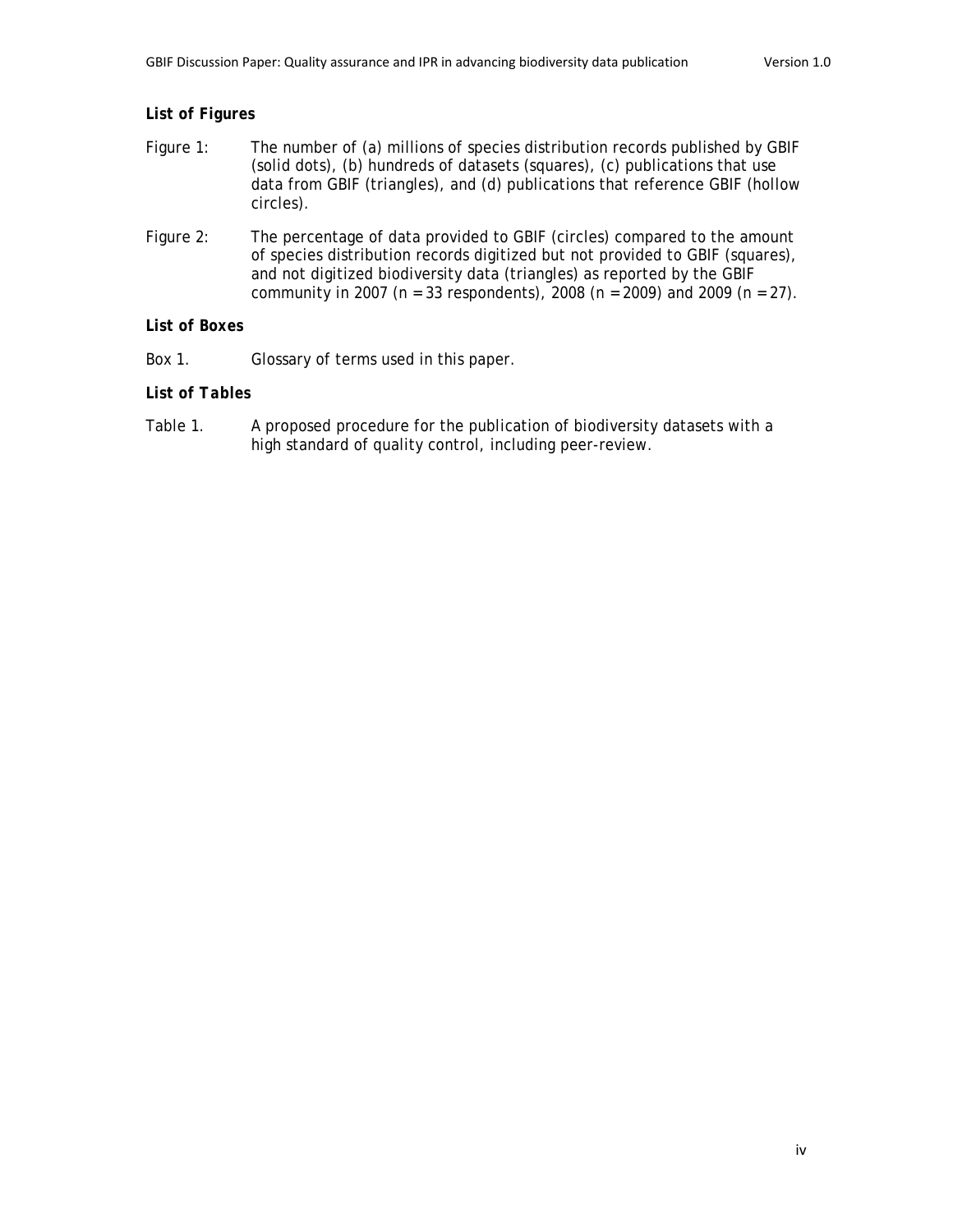# **Executive Summary**

An unprecedented amount of biodiversity data is becoming available on the internet. However, significant amounts of data, particularly historic data, are not available online. The Global Biodiversity Information Facility publishes millions more primary biodiversity data records every year, but finds that this is a decreasing proportion of the potentially available data it could publish. Because data sharing agreements and policies alone are insufficient, new approaches are required to accelerate data publication. Only in the past few years have scientists begun calling for data 'citation' and referring to data 'publication' rather than data 'sharing' and 'availability'. Issues of intellectual property rights (IPR) only complicate data access in the latter contexts. In contrast, the 'publication' process has well-established conventions that simplify and clarify IPR issues.

Concerns over data quality impede the use of large biodiversity databases by researchers and subsequent benefits to society. Peer-review is the standard mechanism used to distinguish the quality of scientific publications. Here, we argue that the next step in data publication is to include the option of peer-review. Data publication can be similar to the conventional publication of articles in journals that includes online submission, quality checks, peer-review, and editorial decisions. This quality-assurance process will at least assess, and potentially could improve the accuracy of the data, which in turn reduces the need for users to 'clean' the data, and thus increases data use while the authors and/or editors get due credit for a peer-reviewed (data) publication. Adoption of international and community-wide standards related to data citation, accessibility, metadata, and quality control would enable easier integration of data across datasets. Metadata, for example, would include relevant information about the datasets that would enable a user to better understand the data and determine its suitability for use for particular purposes.

It is recognized that a significant amount of data is already published without peer-review, both through GBIF and other databases, and through various internet and print media. This will continue. However, providing a scale of quality assurance, of which the highest standard is peer-review, will both improve quality assurance and attract the attention of scientists and organizations that place little value on non peer-reviewed publications. Most steps in the process proposed here are already undertaken by GBIF and/or some of their participants. The peer-review process is well-established in the science community, including peer-review of biodiversity data by several journals. Thus the process proposed here is practical and does not pose new technical difficulties. It may be implemented by GBIF in collaboration with its participants and science journals.

v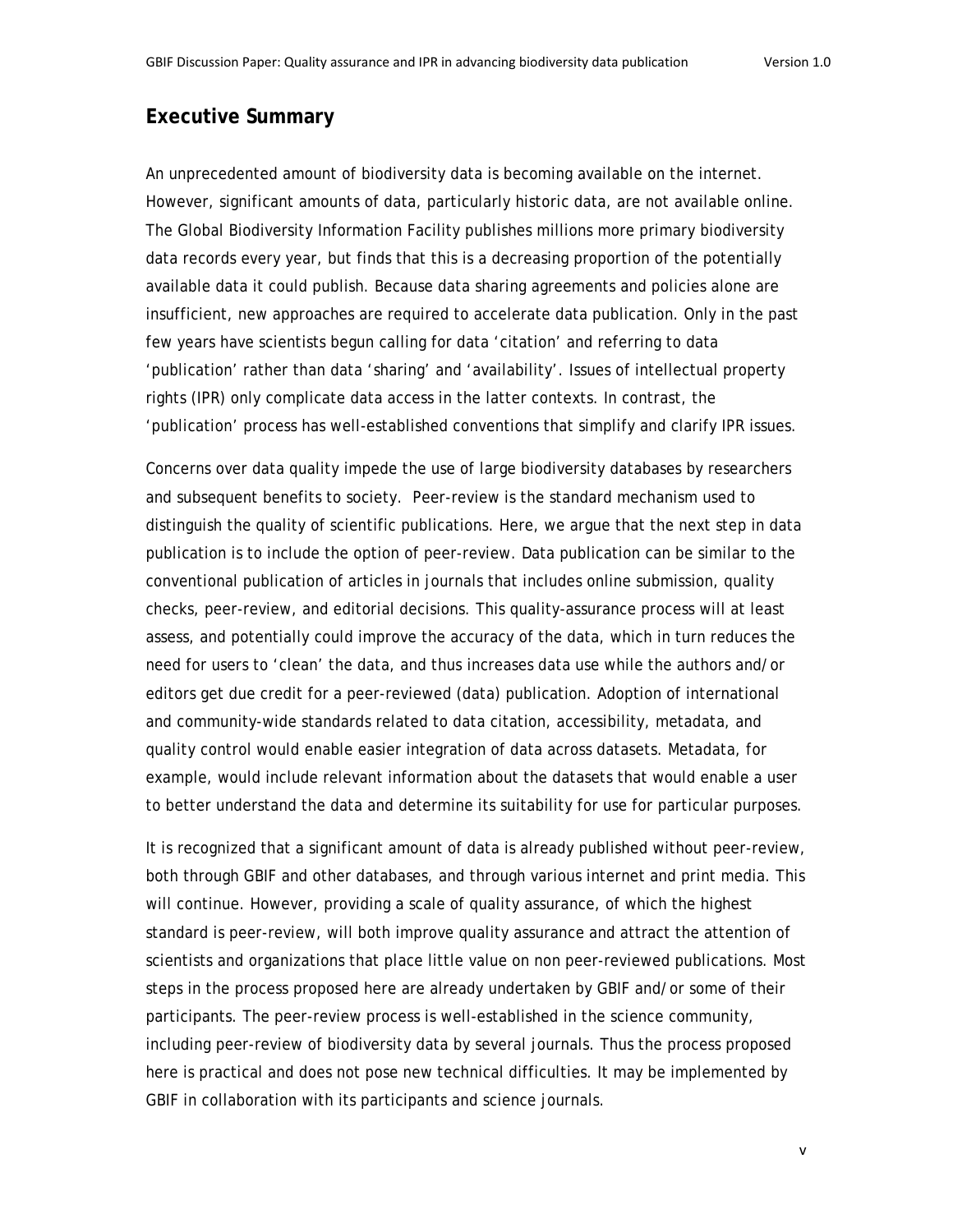Data publications should strive to be of similar merit as other peer-reviewed publications, and thus be recognized by employers, funding agencies and scientists as a meritorious activity. This will require metrics of data use, such as views, downloads and citations. Here, we propose a staged publication process involving editorial and technical quality controls, of which the final (and optional) stage includes peer-review.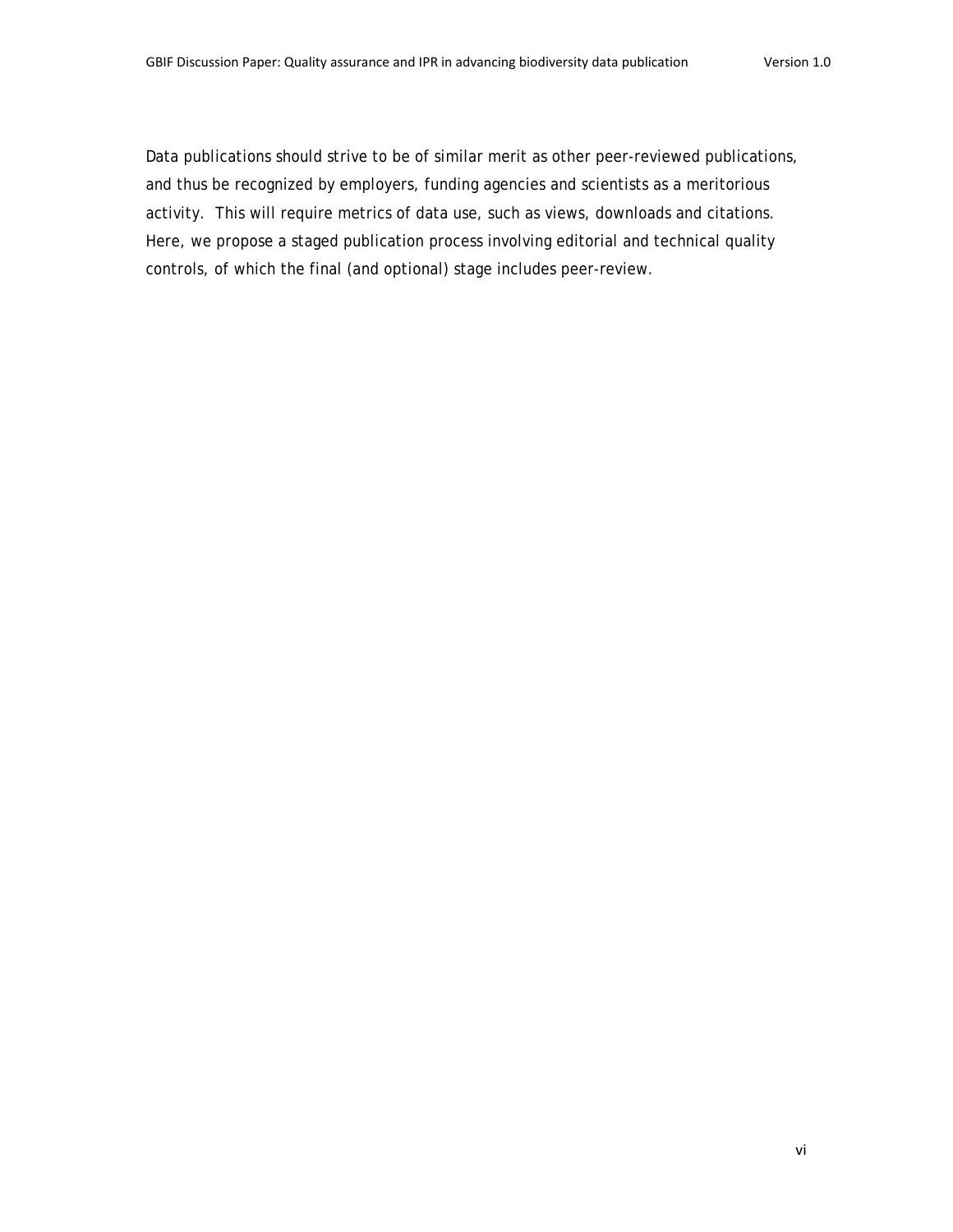# **Section 1: Introduction**

In today's digital world, all biodiversity information and data should be available online, unless there are sound reasons why they be kept confidential (e.g. rare bird nesting site). Information that is not online will be overlooked by most readers. For biodiversity data the requisite storage capacity and infrastructure are available, and there are continuing improvements in indexing and automated tools for data management (e.g. Costello and Vanden Berghe 2006, Guralnick et al. 2007). However, quality assurance is inconsistent and a culture of data publication is lacking. Consequently, relatively few scientists use biodiversity databases for their research, and few scientists contribute data back to the community. While millions of dollars of important, publicly-funded data are 'lost', global issues remain such as climate change, over-fishing, infectious diseases, and invasive species, threatening human food sources and ecosystem health. Addressing these challenges requires that existing data be published, properly maintained and openly accessible.

Biodiversity data can include inventories of species names and their synonyms, data on species distributions in one or more places and times, images and sounds of the species or their anatomy, ecological interactions, behaviour, descriptions of the dataset, and analyses and interpretations of the data (Costello 2009a). In this paper we are most concerned with the primary biodiversity data rather than the secondary (e.g. modelled or simulated) data derived from it, and interpretations and descriptions around data. Data may thus be numerical, categorical (e.g. species or place names), images or sounds. Examples of datasets include: bird counts; insects captured by light and pitfall traps, or canopy fogging; fishery trawl data; benthic macro-invertebrate surveys; counts and images of whale observations; water quality monitoring that includes biological indicator species; specimen collections (e.g. in museums); results of ecological research studies; habitat and biotope maps; and compilations of data from the literature.

Making data available increases visibility of scientists' work, and can increase the citations of their papers (e.g. by 70% for cancer clinical trials, Piwowar et al. 2007). This may be an incentive to some scientists, but still less than half of authors make their data publicly available online (Piwowar et al. 2007, Piwowar 2011). Even in those journals which have a policy that data should be made available, one study found most (59%) papers did not follow it (Alsheikh-Ali et al. 2011). Another survey found that while 80% of scientists wanted access to data created by others, only 13% did not want to share their data, but only 20% have actually shared data (Smit 2010). Clearly, data sharing agreements and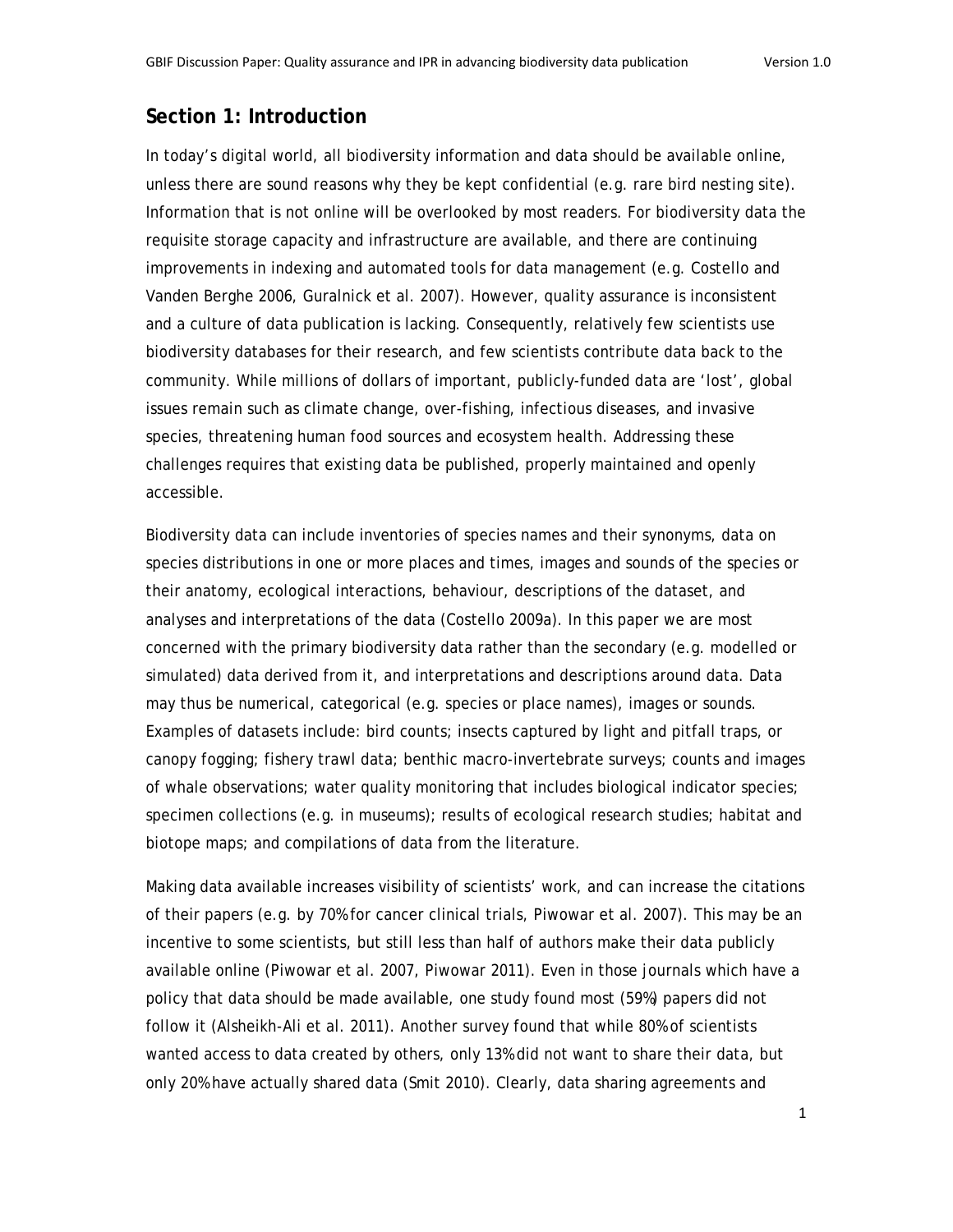policies are insufficient, and new approaches are required to increase the availability of high quality biodiversity data (Costello 2009a).

#### **Available data are increasing**

Never before have there been so many scientists publishing so many papers and books (Ware and Mabe 2009). There are over 26,000 scholarly journals at present, and about 50 million research articles published by the year 2010 (Jinha 2010). Advances in technologies, from medical studies to mobile phones, satellites to environmental sensors and videos, enable ever-increasing amounts of digitized data to be automatically captured (Porter et al. 2011, Michener and Jones 2011). The Global Biodiversity Information Facility (GBIF) publishes millions more records of species every year (Chavan et al. 2010). However, centuries of irreplaceable historic data on biodiversity and the environment need to be moved into the digital environment to provide the historical context for present observations, and enable predictive modelling of the consequences of human activities for the environment and biodiversity, including human food and ecosystem services (Michener et al. 1997). These past observations cannot be reproduced and thus must be a priority for digitization (Rumble et al. 2005, Baird 2010, Parr et al. 2012). This historic record is especially important for taxonomy, because the first description of a species has legal priority for that species name (Page 2008). In contrast, biomedical data are largely a recent phenomenon.

Data centres and repositories do exist but this does not necessarily mean that there is sufficient motivation for scientists or organizations to submit data to them. Despite the large volume of data published through GBIF, significant amounts of historic data are not yet included and more data are continually being collected (Yesson et al. 2007, GBIF 2009, 2010, Reichman et al. 2011). There is a need to motivate and reward the contribution of data to international integrated databases by bringing data publication into the mainstream of respected scientific publications (Costello 2009a, Chavan and Ingwersen 2009, Wood et al. 2010, Moritz et al. 2011, Reichman et al. 2011,).

#### **Need for standards**

A benefit of integrating data into one system is that it drives standards for data management. Standardized, quality assured, permanently archived databases are essential to manage the collection, storage and accessibility of this growing data stream. This is widely recognized (e.g. Wood et al. 2010), with significant investments in new data infrastructures, but with insufficient attention to bringing past data into a quality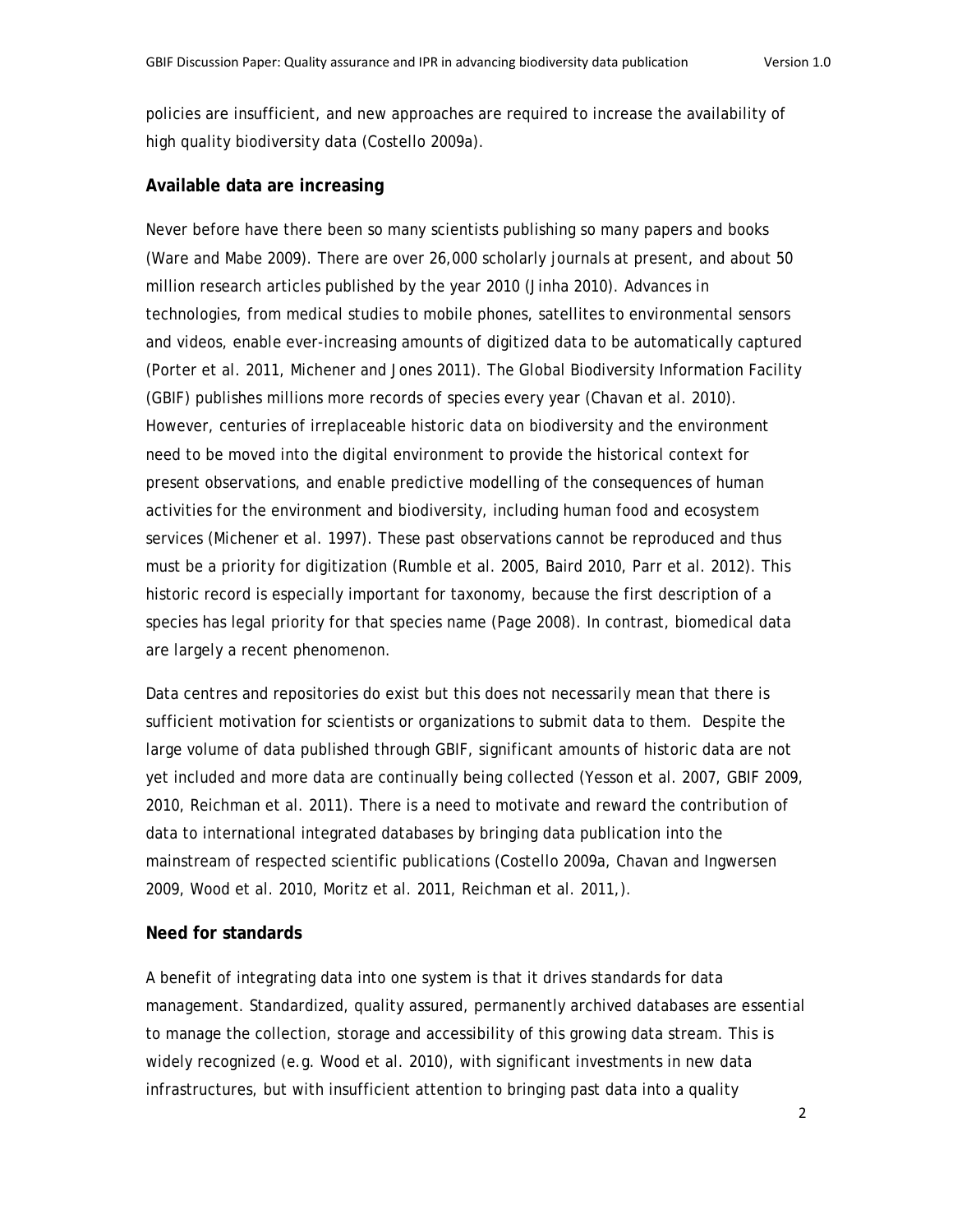controlled digital environment. For example, an expert-validated inventory of all species that reconciles synonyms and nomenclatural confusion is essential for integrating high quality biodiversity data from different sources and years because there are many names for the same species, including multiple scientific names (i.e. synonyms). Over 20% of species names are synonyms and the application of a name can change over time (just as geographic names can) (e.g. Gaston and Mound 1993, Chavan et al. 2005, Stork et al. 2008). This master-inventory of species names is critical for molecular to ecosystem level studies but is not yet complete, although progress is being made by the taxonomic community (e.g. Bisby et al. 2010, Appeltans et al. 2012). Its completion is feasible. About 100 experts have contributed the non-marine components to the Catalogue of Life (CoL, Bisby et al. 2011) which is at least two-thirds complete, and 200 to the World Register of Marine Species (WoRMS) (Costello and Appeltans 2008, Appeltans et al. 2012) which is over 90% complete. The remaining taxa may be the most difficult to compile, but (given resources) these figures suggest that it should be possible to engage 50–100 new experts to complete the CoL within the next 5 years. The quality assurance and global nature of such a taxonomic inventory will make it the standard and in turn promote further standards in data management. Similarly, molecular databases drove the need for standards to aid data exchange and management that in turn facilitated data analysis and research in genomics and drug discovery (e.g. The Gene Ontology Consortium 2000).

# **Section 2: Data Publication**

Decades ago, it was not uncommon for journals and monographs to publish species inventories, data from ecological surveys, and data appendices. However, the cost of print and postage led to journals being very reluctant to publish tables and appendices of primary data. Today, the availability of online appendices and electronic publication means this is no longer an issue, and at least some biodiversity journals, e.g. *Zootaxa* and *Phytotaxa,* publish species inventories both in print and online, and the European Register of Marine Species (ERMS, Costello 2001) database was published as a special issue of a journal and a book (Costello et al. 2000). Thus the concept of publishing primary biodiversity data is not new.

There appears unanimity amongst inter-governmental organizations, governments, science journals and science funding agencies that at least data created using public funds or for the public good (e.g. environmental monitoring data) should be publicly available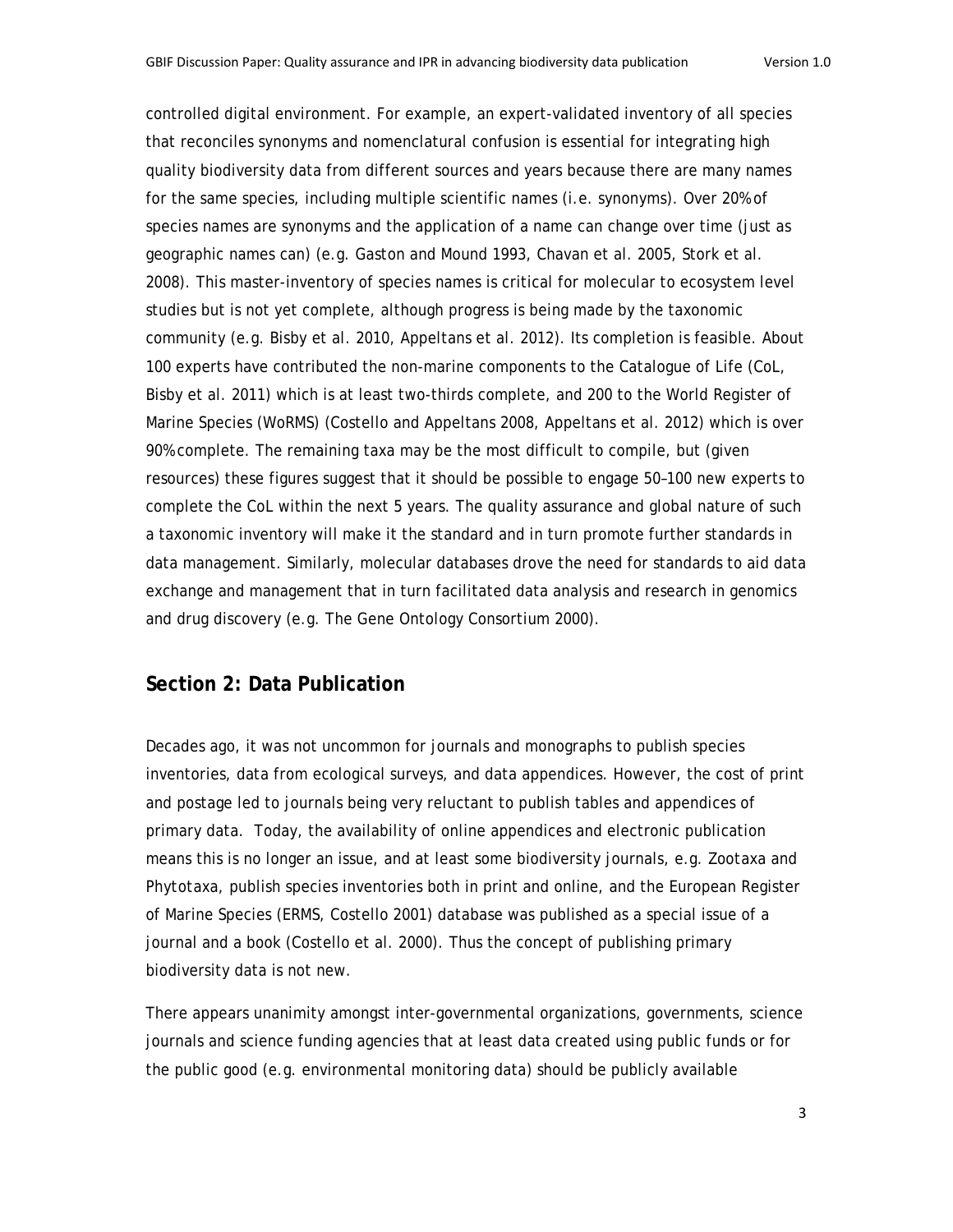(Costello 2009a, Thessen and Patterson 2011, Chavan and Penev 2011). To be made 'public' implies 'publication' (Box 1). Scientific publishers increasingly expect authors of papers to make their data publicly available, ideally in international databases, in permanent institutional repositories, or as online supplementary material (reviewed in Costello 2009a). However, the peer-review and editorial processes generally exclude assessment of the associated data. Important exceptions include the Ecological Society of America's (ESA) *Data Papers* and *Ecological Monographs*, the *Earth System Science Data Journal* (ESSD), and *Marine Biodiversity Records*. A new open-access journal, *Aquatic Invasions,* publishes peer-reviewed papers with distribution data on species and has recently established a sister journal, *BioInvasions Records* for data papers (Panov et al. 2011). This year, another new journal *Datasets in Ecology* (www.datasets.com) was launched, and the publisher Pensoft has announced the introduction of 'data papers' in six of its journals. Thus unless the authors publish in a specialist 'data journal', there is no oversight to ensure the dataset is to an international standard, has adequate metadata, and is largely free from errors.

Online appendices to printed scientific papers are not an ideal method of publication because they are not necessarily peer-reviewed (Lawrence et al. 2011), and may not be subjected to independent editorial attention. Because such appendices are not required to conform to standards for data or metadata, their re-use can be problematic. Furthermore, a significant portion of such 'supplemental materials' become inaccessible over time (Santos et al. 2005, Vision 2010). Institutional repositories may be preferable where they provide permanent archiving, but most lack peer-review, editorial-review and the ability to be familiar with emerging standards for all disciplines. Dryad provides the option for authors of papers published in biodiversity related journals to deposit their datasets in a central open-access repository (http://datadryad.org). By early 2012, it had published over 3,000 data files from articles published in 100 journals. Specialized data centres are most familiar with data standards, and in-house staff provide some quality assurance of data and metadata quality (e.g. PANGAEA and the Distributed Active Archive Centers (DAAC's) of the National Aeronautics and Space Administration (NASA)), However, only GBIF and similar organizations, including GBIF participants, provide this specialist attention to integrate biodiversity data. Thus, specialized data centres and databases are preferable for data publication. These include GenBank, Protein Data Bank and similar systems that manage molecular and chemical data. These databases provide unique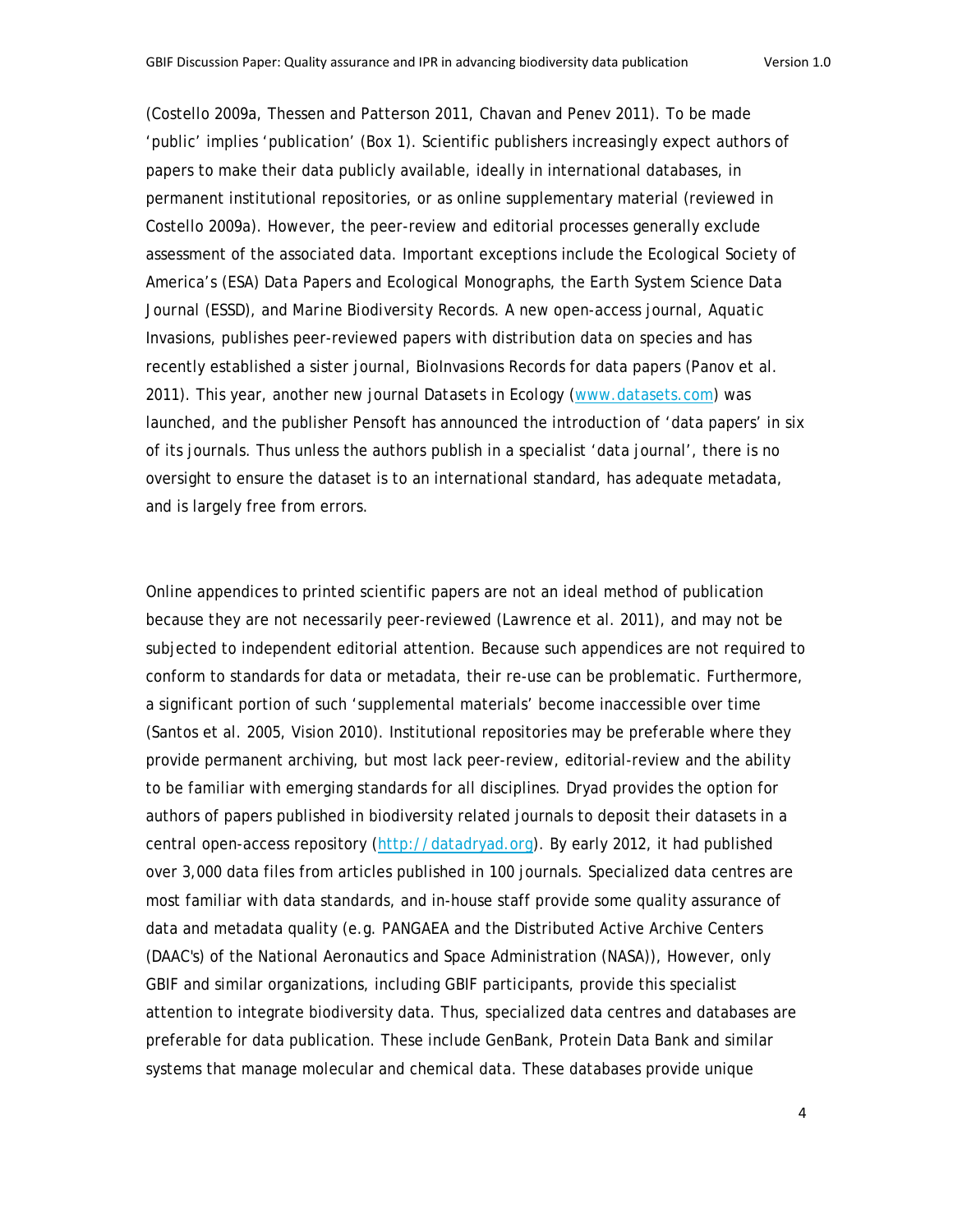services to academic, governmental and commercial researchers. However, biodiversity and environmental data have lagged behind, and the concept of data publication is not a widespread practice within biodiversity science.

Perhaps the primary reason why data publication is not the norm, is that most data policies refer to 'sharing' or making data 'available', rather than 'publishing' them (e.g. Wellcome Trust 2010, Group on Earth Observations 2010). This is a key distinction, because making something available suggests a negotiation between the parties involved as to the terms and conditions of data availability. This may require direct payment, joint authorship of scientific papers for which the data are used, or partnership in research contracts (e.g. Costello 2009a, Cragin et al. 2010, Tenopir et al. 2011, Thessen and Patterson 2011). Fortunately, this is not the case for scientific papers, and should also not be for datasets (Altman and King 2007). These calls for making data 'available' may be counter-productive because they pressure scientists to do something outside their comfort zone. They may not have clarified data ownership and dissemination policy with their collaborators, employer, and/or funding sources. By giving their data away they may be criticized by these organizations and/or individuals for having handed competitors an advantage, and compromised their ability to re-use the data and/or leverage more funding based on it. Furthermore, a significant amount of work may be required to get the data into a well-described format that others can use. Whether or not these concerns are justified is immaterial, because there is little incentive for the scientist to spend time overcoming them when their success is primarily judged by publications. In contrast, 'publication' is the normal expectation of funding agencies, collaborators, and employers of researchers.

#### **Biodiversity data publication**

There are a suite of open-access scholarly biodiversity databases on the World Wide Web (e.g. listed in Thessen and Patterson 2011). Most provide information on species, with well-established examples such as FishBase (Froese and Pauly 2011), AlgaeBase (Guiry and Guiry 2011), and the Global Invasive Species Database (Anon. 2011a), and emerging systems using images, such as to identify individual whales from their photographs (www.cetabase.info). A few provide standardized distribution data, such as VertNet (Constable et al. 2010) and the Ocean Biogeographic Information System (OBIS, Costello et al. 2007), and feed (and republish) data into GBIF. GBIF was established to make biodiversity data publicly available and thus satisfy a key aim of the Convention on Biological Diversity. As an inter-governmental organization financially supported by -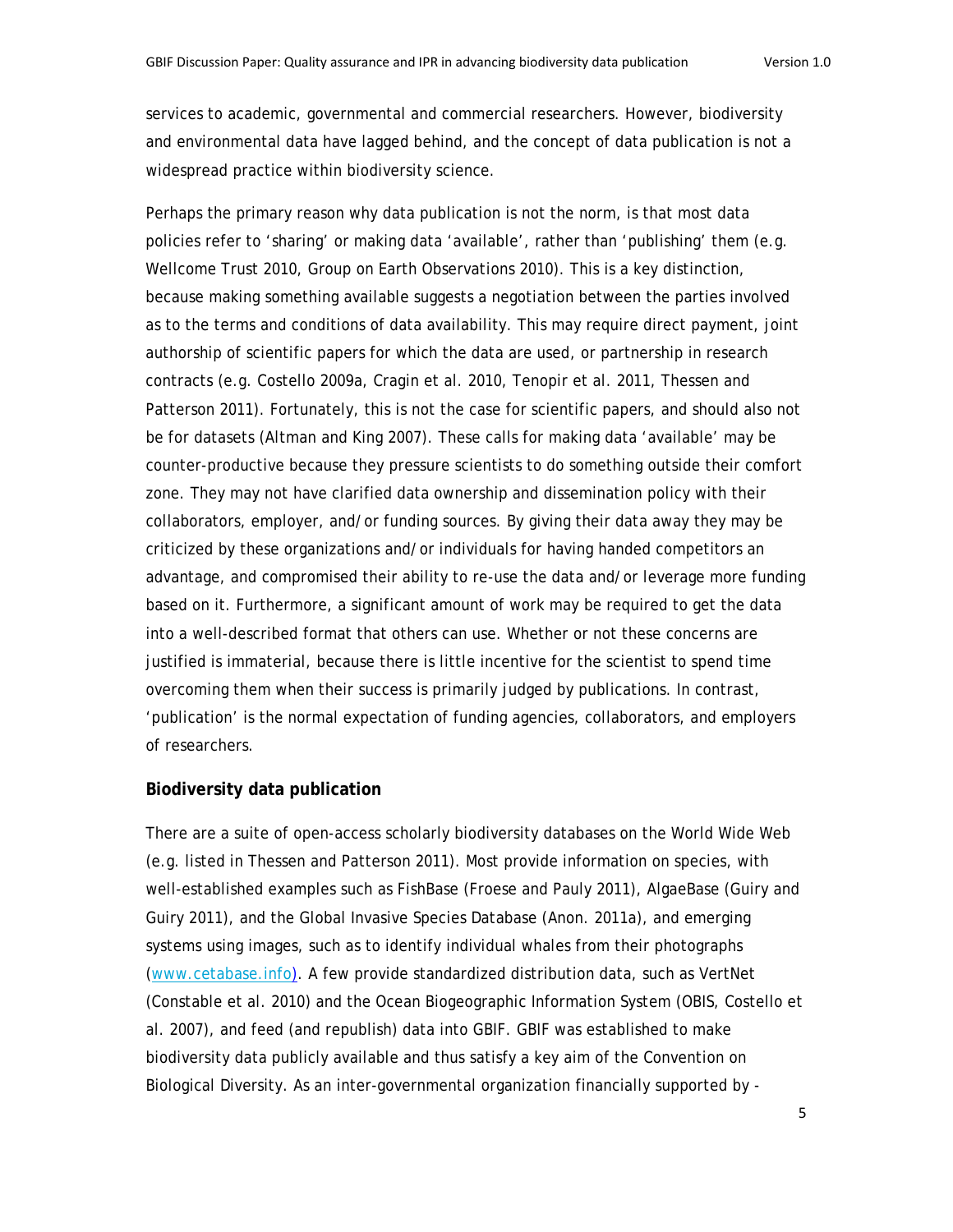participant countries it is by far the largest resource for biodiversity data in the world and the only one with an inter-governmental governance and funding structure. GBIF and OBIS are organized as global networks of national, regional and thematic nodes that compile and deliver data to a database which is published through a single portal. In contrast, some molecular databases began as competing initiatives that now exchange data but remain independently managed and thus retain an element of competition (e.g. GenBank). Although this paper focuses on the role of GBIF, its principles can be applied to other biodiversity data initiatives.

Over its first decade, GBIF published over 300 million records of species, from 14,000 datasets supplied by 400 organizations from over 40 countries, with over 4.5 million names (Figure 1). The names include scientific, vernacular and other names, and amounts to almost 1 million species of which 590,000 have distribution data (Tim Robertson, pers. com. 4<sup>th</sup> July 2012). The marine component of GBIF, OBIS, contains over 120,000 species which is over half of all described marine species (Costello et al. 2011). Similarly, searches of the occurrence of bivalve molluscs found that about half the known species have data in OBIS and GBIF (Saeedi and Costello, 2012). Despite a widespread impression that museum specimens comprise most of the data, about 80% represent species observations and samples (GBIF 2010). The data from each source are organized in standardized tables so they can all be integrated into a large searchable database (Wieczorek et al. 2012). Most data are georeferenced, so that over 85% of animals and 76% of plant species can be mapped (Chavan et al. 2010). The sum of local and regional data can thus be used to examine global scale phenomena. Over two-thirds of the datasets in GBIF have been provided by government organizations whose staff are directed to do so. Far fewer datasets are delivered from the academic community although it publishes *ca.* 75% of all scientific papers, despite comprising only 15–50% of all scientists (Ware and Mabe 2009).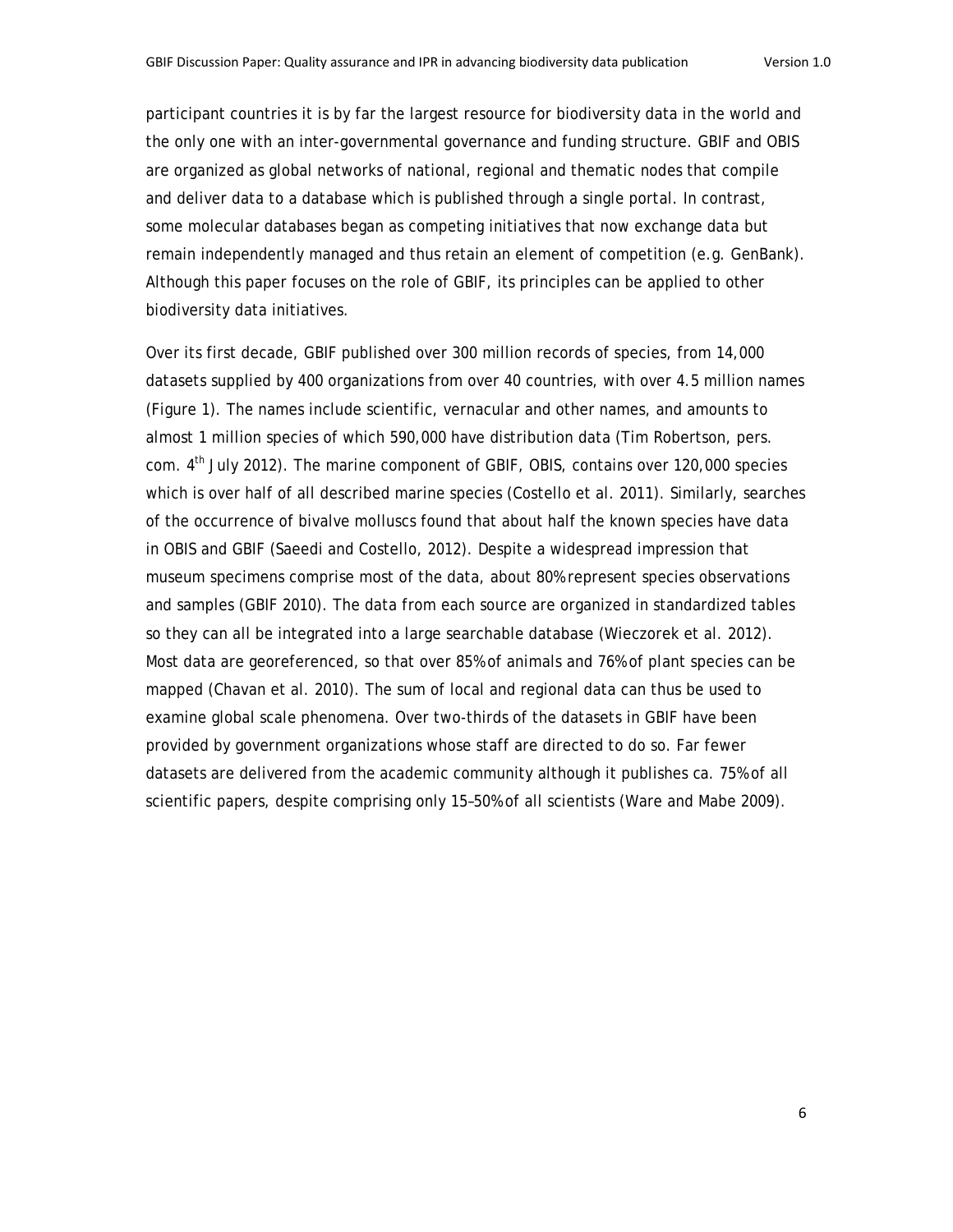

Figure 1. The number of (a) millions of species distribution records published by GBIF (solid dots), (b) hundreds of datasets (squares), (c) publications that use data from GBIF (triangles), and (c) publications that reference GBIF (hollow circles).

Although the quantity of published records in GBIF has been increasing, the amount of biodiversity data not available to it is also increasing (Figure 2). GBIF has been capturing a decreasing proportion of the biodiversity data that are available (Chavan et al. 2010). This publication deficit needs to be addressed for GBIF to be more complete. Additionally, the spatial and temporal coverage of GBIF data is very uneven. A critique of GBIF progress recognized that criticisms by scientists over data accuracy may be impeding data reuse and consequent benefits to society and thus recommended a greater focus on data quality (Peterson et al. 2010). Nevertheless, the number of publications that used data from GBIF is increasing (Figure 1). Thus issues of both GBIF data completeness (quantity) and accuracy (quality) must be urgently addressed. GBIF needs to address not just the amount of data, but geographic, temporal and taxonomic coverage.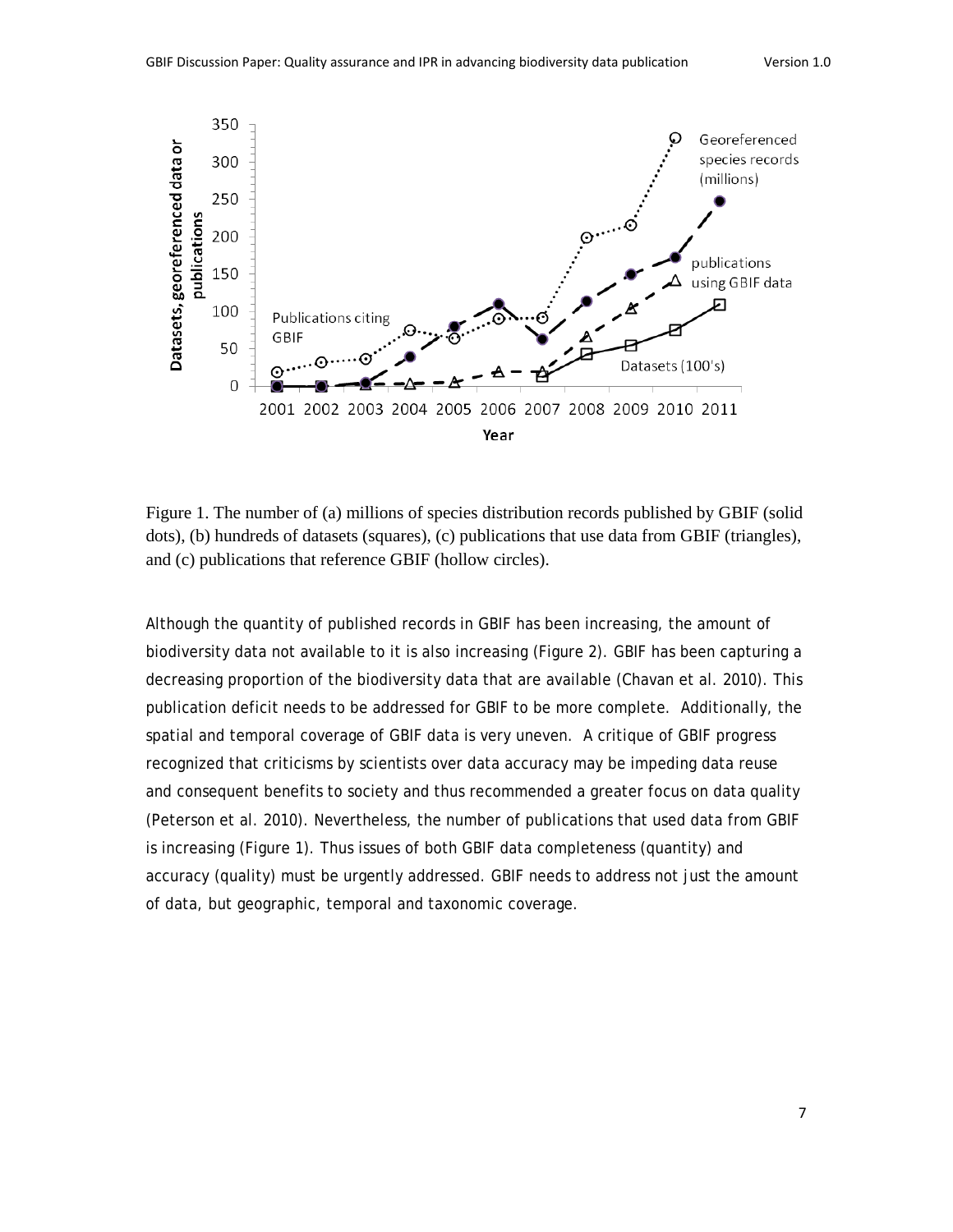

Figure 2. The percentage of data provided to GBIF (circles) compared to the amount of species distribution records digitised but not provided to GBIF (squares), and not digitised biodiversity data (triangles) as reported by the GBIF community in 2007 ( $n = 33$ ) respondents), 2008 ( $n = 29$ ) and 2009 ( $n = 27$ ).

The process of biodiversity data publication through GBIF is that member countries and organizations send data, or they endorse others to send datasets to GBIF. The data are submitted or linked to GBIF in standardized files which are then made available online. Datasets are described by 'metadata' that include the source, version, and how they should be cited. However, the data are not subject to prior approval or review by anyone except the scientists who delivered and/or created them. This process may have been acceptable in the early days of GBIF but such a self-evaluation process is not one that scholarly science journals follow.

Initially GBIF and OBIS proposed an entirely distributed data system. Users would enter search terms at the portal and it would search a network of nodes for responses. Thus data providers could control what data was being released and stop the release of their data if they wished. However, as the system grew searches would slow, and unless the entire content was analysed and indexed, the portal would not know what data was potentially available. A 'no response' could mean no data was available or one node was offline or some other temporary error. Now, like most search engines, GBIF caches all data, effectively creating a centralized database enabling faster system responses and more accurate searches by for example, species, higher taxon, and/or geographic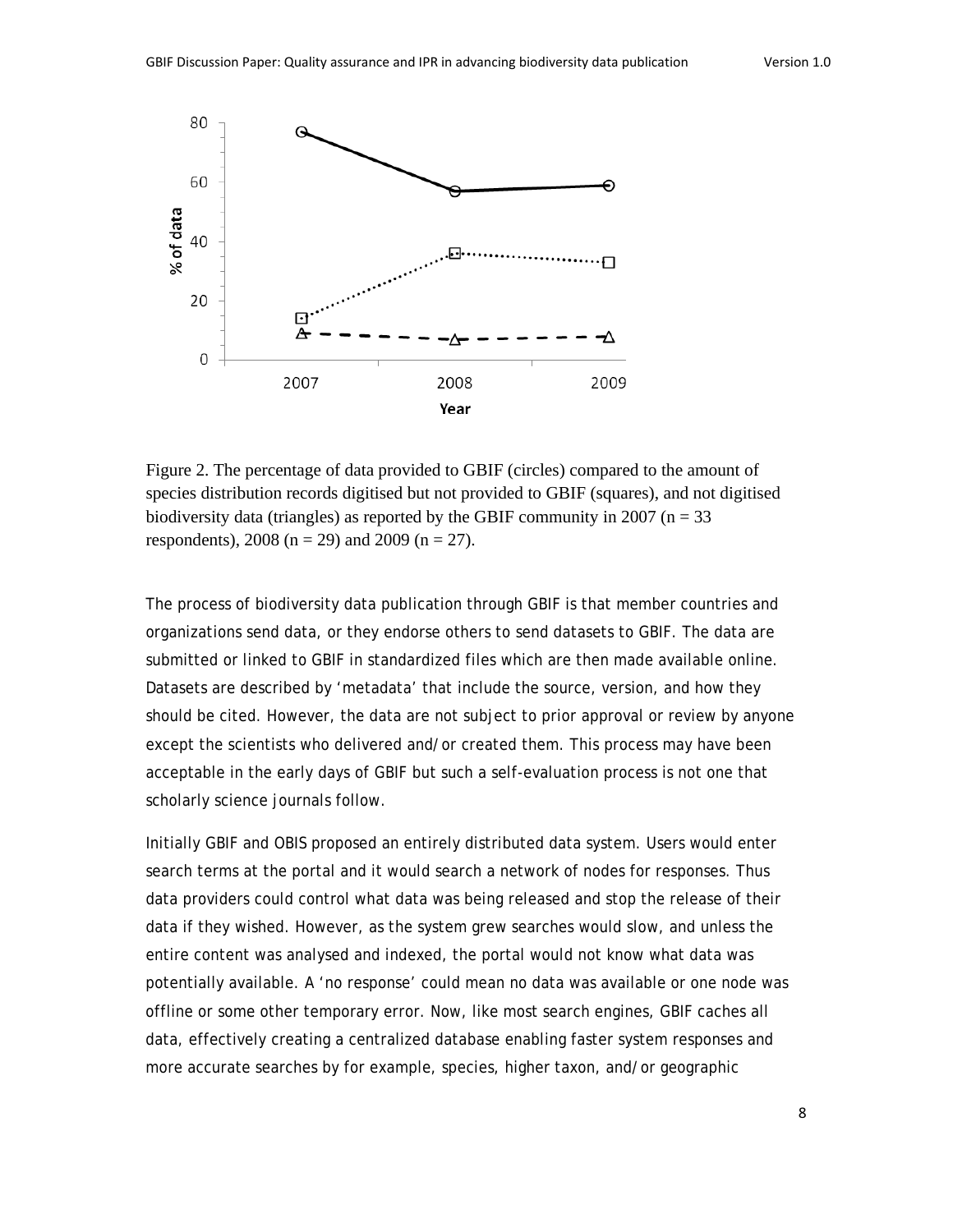location. Thus, the data providers are no longer in direct control of their data and GBIF has become the 'publisher'. Indeed, it is doubtful that once made available on the internet the data could ever be withdrawn even if GBIF no longer published it; it may well have been downloaded by users. Our description of GBIF as the publisher of the data thus helps clarify the reality of the situation and may prompt some reflection as to the language used around this process within GBIF.

Data publication through GBIF is opportunistic rather than strategic or aimed to fill gaps demanded by users (Berents et al. 2010). A more incentivized publication model may encourage scientists to offer datasets to GBIF for publication, just as they now offer papers to journals to publish. This may be direct to GBIF, through one of the GBIF participants, or offered through a biodiversity journal. This does not exclude the present process of data publication continuing, but offers a quality assured process that may be more attractive to scientists and data users.

#### **Intellectual property**

Although individual data items or facts are not copyrightable (Box 1), compilations of data into checklists or other contexts usually are because they involved some organization, design and intellectual activity in their creation (Van den Eynden et al. 2011). Field sampling programmes will have involved consideration of sampling design and methods, and subsequent laboratory analyses and data processing.

In addition to the minimal incentives to encourage scientists to publish their data, the use of terms such as data exchange or sharing, and consequent opaqueness about copyright and licensing arrangements do not help. Issues of intellectual property, data, database and dataset ownership, and licensing agreements for data use arise when data are 'shared' or 'made available' (Box 1). These terms imply some negotiation or agreement. Consequently, a quagmire of different policies, national legislation regarding copyright and data protection, expectations of users, and different licences for commercial and noncommercial users, surface and effectively stifle data access (Costello 2009a, Tenopir et al. 2011). However, similar issues affect conventional scientific publication, but the only expectation is that the publications are appropriately cited. Of course access to conventional publications usually requires the reader or library to purchase the book, subscribe to the periodical, or for the author or a sponsor to pay for it to be 'openaccess'. There are some exceptions, such as when an institution or government funds the publication process. Such an example is the open-access online *European Journal of*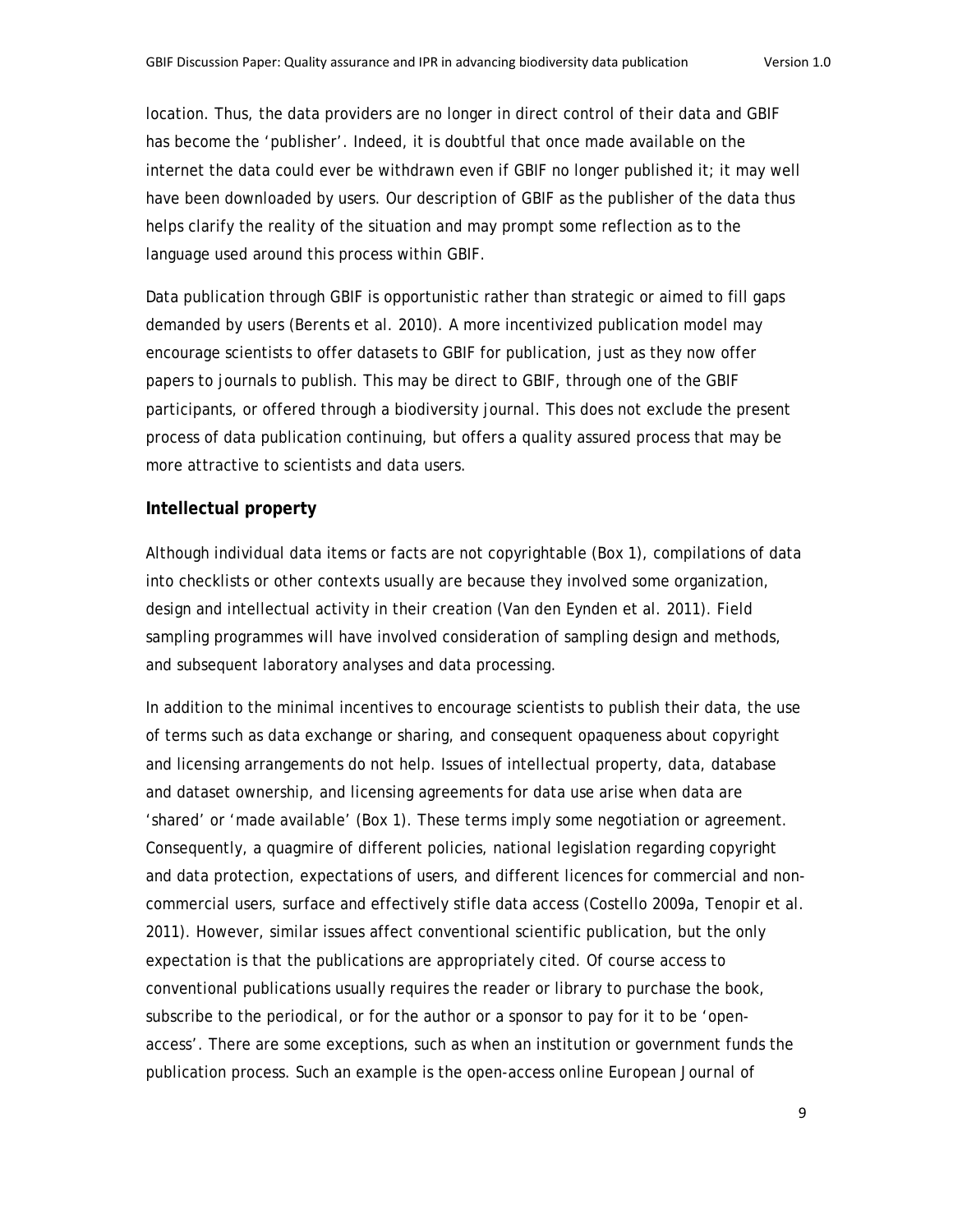*Taxonomy* where neither the author nor readers pays (Bénichou et al. 2012). The extent to which this institutional financial support can increase in the long term may dictate the number of articles and pages the journal can ultimately produce. In contrast, author-pay and reader-pay models can achieve economies of scale as the journals grow in output.

Data portals that publish data from centralized or distributed sources should have a common policy, such as a Creative Commons license, for the use of their integrated datasets (Hagedorn et al. 2011, Desmet 2012). This is independent of what person or organization holds copyright on any of the data. Science journals and book publishers may or may not hold copyright on the material they publish, but they provide it for use in a consistent way. By allowing each dataset to have its own license terms in the dataset metadata, GBIF has different terms of use for different datasets. However, this information is not easily visible and will thus be overlooked by most users who may then inadvertently contravene some license conditions. This does not mean scientists need to sign over data ownership (GBIF does not assert any copyright over the data), but they implicitly give GBIF the right to index, clean, and publish the data integrated with other data so that they conform to a common standard and recognize this added value. If there are reasons not to make some data publicly available (e.g. commercial or conservation sensitivity), then it should not be published. This model can also apply to open-access journals. For example, the BioMed Central and Public Library of Science journals let authors retain copyright on the content of their papers (Bourne 2005).

A survey of GBIF participants explored IPR issues that impeded publication (GBIF 2009). It found 60% of respondents felt the current IPR framework was adequate and none found it inadequate. A survey in 2011 of how GBIF participants addressed IPR on their own websites found 51% (n = 35) had statements requiring compliance with 'Terms and Conditions' of use, but usually these were not visible. Surprisingly, 26% had no copyright statement, 40% had no statement indicating they expected to be credited, and 70% did not provide guidelines on how the resource should be cited. This illustrates how the scientific community in general is unclear about how to cite and credit online resources. However, FishBase (Froese and Pauly 2011), AlgaeBase (Guiry and Guiry 2011), MycoBank (Robert et al. 2005), and Index Herbariorum (Thiers 2012), provide recommended citations on their web site, and WoRMS does so at both a database and web page level (Appeltans et al. 2012). Thus it appears that IPR issues are not necessarily a constraint in publishing data online. However, GBIF participants did feel that incentives for data publication through GBIF were insufficient (GBIF 2009). In particular, clearer citation of datasets, use of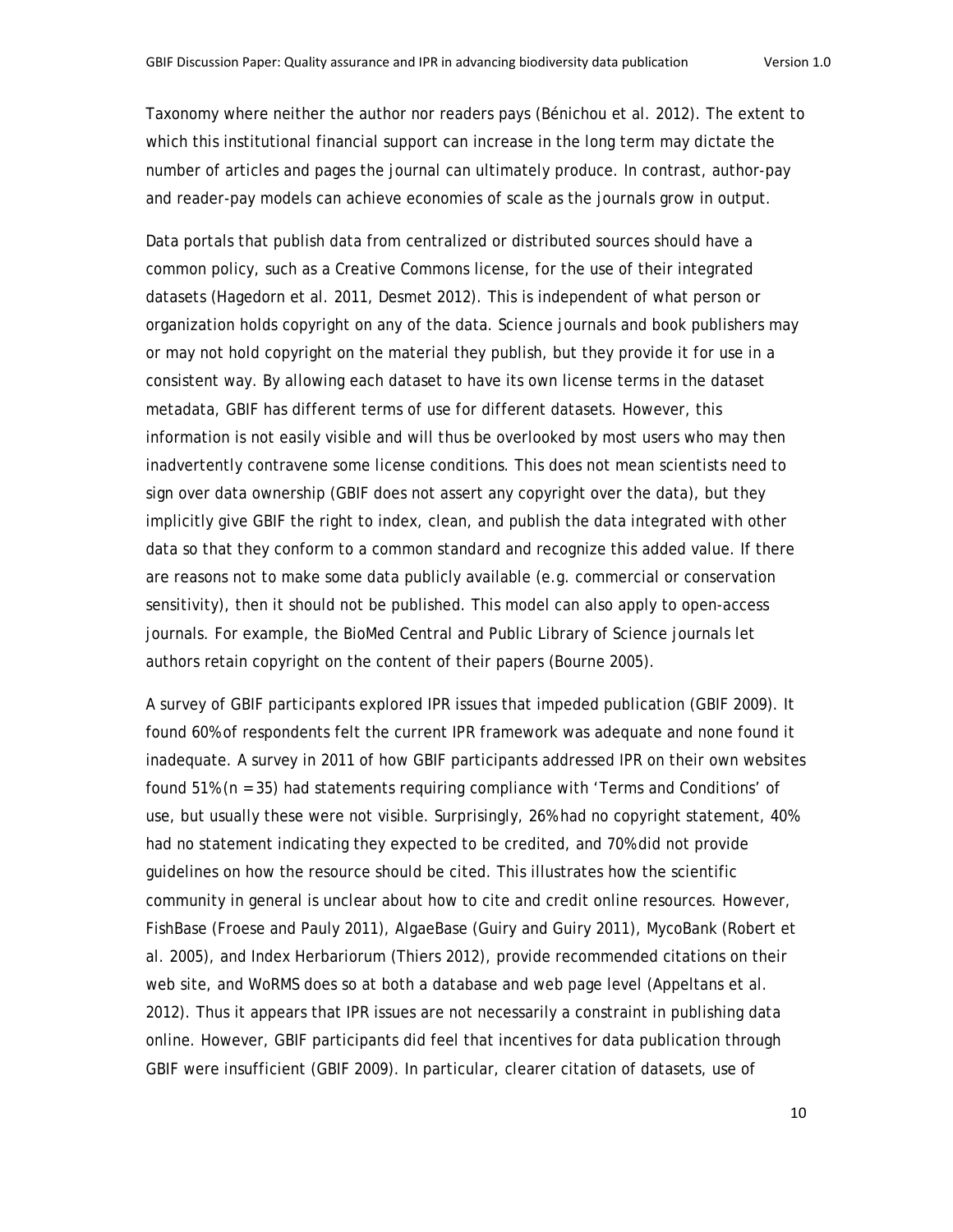citations to give credit to the author or editors, a citation index to track usage (e.g. downloads, searches), and other methods to improve the career impact from publishing data were required. Yet most datasets in GBIF have not been accompanied by sufficient metadata to enable citation in a conventional manner. Here, we propose that presenting data publication within the well-established framework of scientific publications can help resolve these issues. This should include making familiar conventions for citation (as in the Reference list of this paper) and use (e.g. Creative Commons options) easily visible.

## **Section 3: Quality Assurance and Control**

It is common for datasets to be accompanied by statements about the publisher and/or creators not being responsible for the use others may make of the data, or for any errors contained in a dataset. In a 2011 survey of GBIF participants, none used positive statements about the quality or completeness of their data. Of 35 respondents, 57% stated they could not guarantee the quality of the data and 43% had no statement about data quality. A similar proportion (54%) said they were not responsible for the accuracy and reliability of the data; which begs the question as to who could be. Such disclaimers are not prominent in conventional scientific journals. Surely the authors of papers and their publishers have responsibilities to ensure the publication is of good quality. This often includes a prior review of the submitted paper by editors and independent experts (i.e. peer-review). Furthermore, if after publication some errors, plagiarism, or other defects are found then they are corrected, or in extreme cases, the publication may be withdrawn. It is clear to the scientific community and the public that different publications have been subject to different levels of quality assurance and control (QA/QC), of which peer-review is the highest quality mark. Thus, instead of having a disclaimer, data publishers should be proactive and use transparent QA/QC procedures like scientific journals do.

There are several components to quality assurance. There should be sufficient information about the dataset (i.e. metadata) to indicate its creator and content, and thus fitness for a particular purpose. We propose this include the conventional components of a 'citation' used in the print media, i.e. author (creator or editor), title indicating its content, and source; as recently recommended by GBIF (2012). Furthermore, by classifying and 'indexing' the actual data, it becomes possible for users to also search and select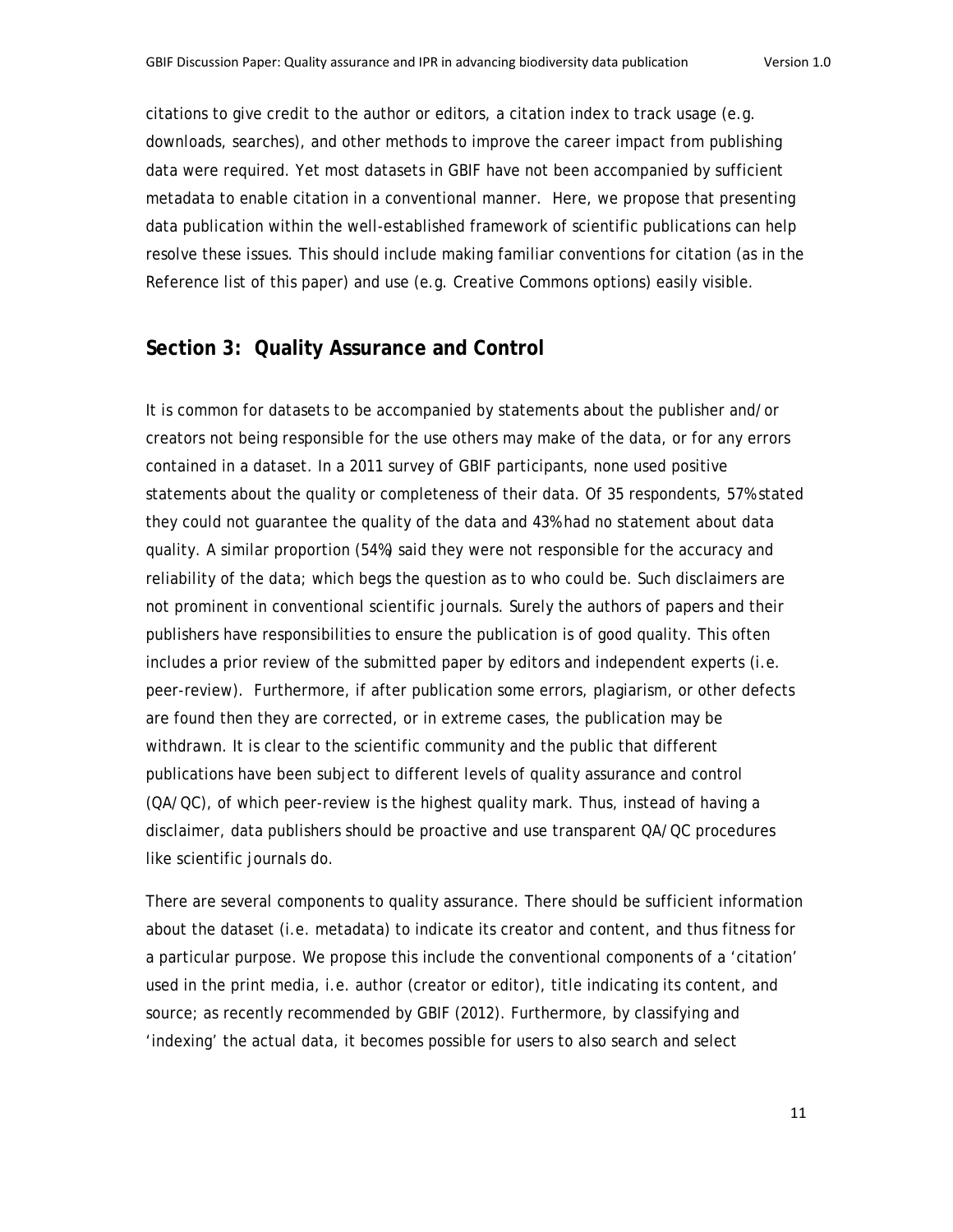particular data from several datasets directly, and later study the metadata to judge its suitability.

One strategy is to adopt a staged QA/QC process prior to publication, since different users and organizations may have varying constraints on the time that may be devoted to quality control processes (Table 1). The simplest stage might be that the data are parsable and the geographical coordinates feasible — an automatable process. The next stage may involve the validity of the place and species names used. A further stage could involve manual peer review by experts, followed by an editorial process and decision similar to research articles. Following publication, various further reviews are possible based on feedback from users. With such a staged approach, researchers or organizations that cannot commit time to resolving issues with the data are not precluded, though of course the system and the community need to understand to what stage the QA/QC process has been carried out. GEON, the Geosciences Network (www.geongrid.org) uses a similar strategy for the publication of open geological data.

#### **Fitness for purpose**

Understandably, in the early stages of collating data the emphasis is on the quantity of data. For example, in its early years the Protein Data Bank (PDB) had to spend one-third of its budget on data cleaning, a process only begun for some biodiversity databases. Considering that all the purposes to which data may be put are unlikely to be predicted, and most data may be useful for some purposes, then there can never be too much biodiversity data. However, a large amount of data may be insufficient for one purpose, while very little data may be adequate for another. Establishing that data are fit for purpose is often a very difficult task, and may entail a study of both metadata, and the processes (workflow) used to create the data, as well as their content. Enhancements to metadata should be driven by the need to help users understand what they could and could not use the data for. An example of such metadata, developed for the characterization of datasets published by OBIS, is appended (Appendix).

GBIF has been operational for over a decade, and its role is to provide access to biodiversity data. There may be an intrinsic value in compiling data into databases because it provides future opportunities for data analyses by others in the scientific community, including future generations. However, in a world of competing demands for funds and personnel time, it is hard to prioritize this option without demonstrated uses of the data. To convince people of this value, these demonstrations must provide new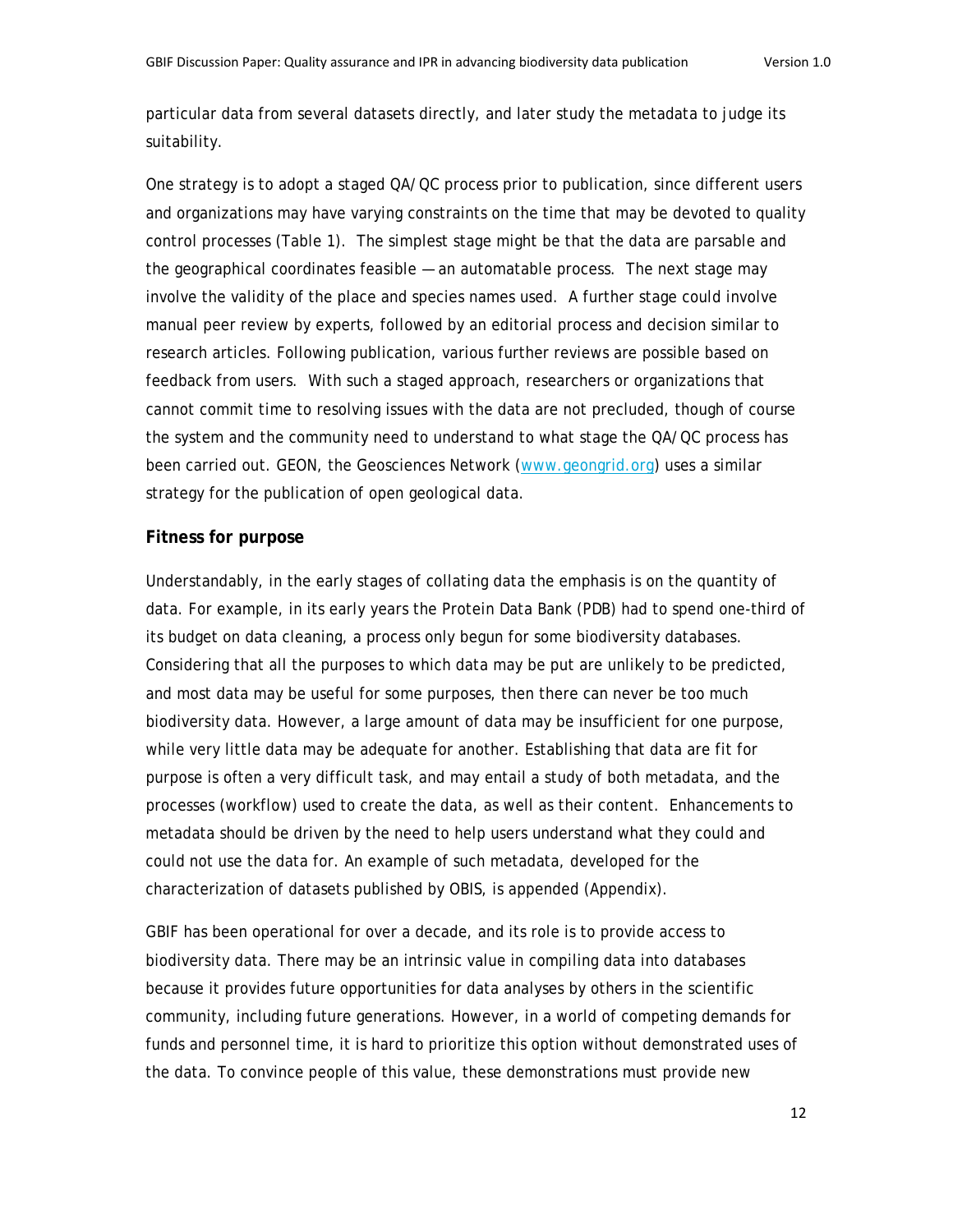insights only possible through the creation of the database. Fortunately an increasing number of such papers are now being published (Figure 1).

Table 1. A proposed procedure for the publication of biodiversity datasets with a high standard of quality control, including peer-review. Possible stages where an overall quality indicator can be applied are indicated. More quantitative metrics are also recommended (see text).

| Process  |                                                                                                                                                                                                                                                                                                                                                                                                                                                                                                              | Quality<br>indicator |
|----------|--------------------------------------------------------------------------------------------------------------------------------------------------------------------------------------------------------------------------------------------------------------------------------------------------------------------------------------------------------------------------------------------------------------------------------------------------------------------------------------------------------------|----------------------|
| 1.       | Online submission of dataset for publication with full metadata (title, editors or<br>authors, contact details, abstract, sampling methods, taxa and habitats sampled,<br>keywords, etc.).                                                                                                                                                                                                                                                                                                                   | *                    |
| 2.<br>3. | Editor verifies the dataset is within the scope of the journal.<br>Automated tools check dataset for omissions and errors, including matching<br>species names against a master list, and mapping geographic data to check<br>against metadata.                                                                                                                                                                                                                                                              | **                   |
| 4.       | Online tools generate tables of statistics (e.g. how many species per higher<br>taxonomic group, inventory of species) and maps of data locations.                                                                                                                                                                                                                                                                                                                                                           |                      |
| 5.       | Potential errors and omissions reported to dataset author and/or editors.                                                                                                                                                                                                                                                                                                                                                                                                                                    |                      |
| 6.       | Dataset author (or editor as appropriate) responds to report on initial submission<br>technical screening, including resubmitting corrected data and metadata if<br>necessary.                                                                                                                                                                                                                                                                                                                               |                      |
| 7.       | Automated data checks verify dataset complete and standardized. Statistics are<br>recalculated and maps re-generated.                                                                                                                                                                                                                                                                                                                                                                                        |                      |
| 8.       | Dataset author or editor confirms re-submitted data and metadata are correct.                                                                                                                                                                                                                                                                                                                                                                                                                                | ***                  |
| 9.       | Independent experts (who may be members of an editorial board) assess (i.e.<br>peer-review) whether the dataset is of sufficient quality for publication.                                                                                                                                                                                                                                                                                                                                                    |                      |
|          | 10. The journal may wish to expose the dataset to a wider scientific audience for<br>comments at this time.                                                                                                                                                                                                                                                                                                                                                                                                  |                      |
|          | 11. Author responds to referees' comments.                                                                                                                                                                                                                                                                                                                                                                                                                                                                   |                      |
|          | 12. Editor makes a decision on quality standard achieved by the dataset, and may<br>ask the dataset author or editor to revise the metadata or make other<br>improvements to the data before it will be accepted.                                                                                                                                                                                                                                                                                            |                      |
|          | 13. Data and metadata published online having passed several technical checks and<br>peer-review. The dataset has its own webpage that tracks the metrics of its use.<br>The abstract, citation, authors' contact details, statistics and maps of the<br>dataset will be on this page. The data can be downloaded as tables, comma<br>separated values, or in other formats as appropriate. Where appropriate, the<br>dataset is integrated into the GBIF database and can also be downloaded from<br>there. | ****                 |
|          | 14. Papers are published that analyzed most of the data and any errors found in this<br>process have been corrected.                                                                                                                                                                                                                                                                                                                                                                                         | *****                |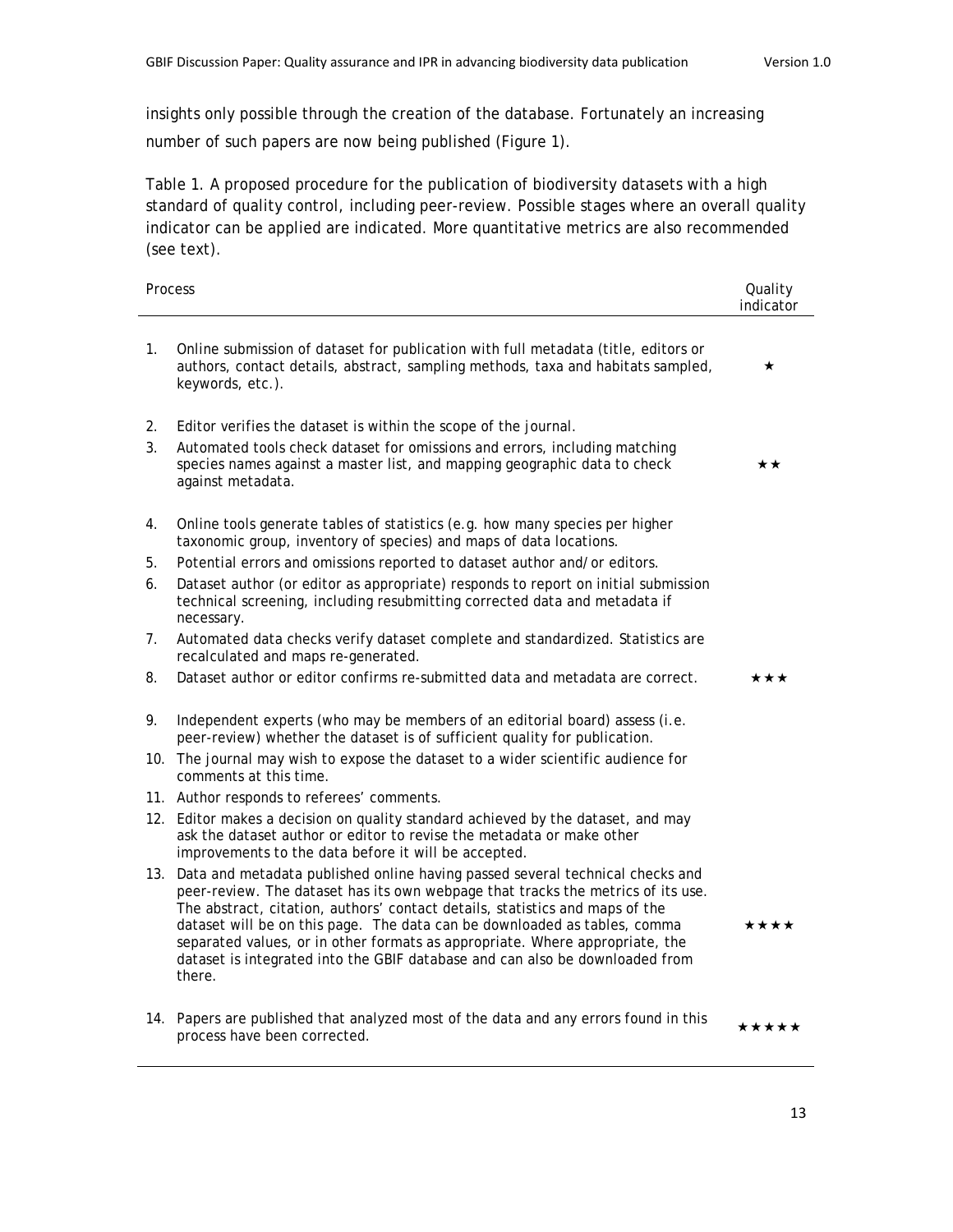#### **Dataset citation**

Smit (2010) found 92% of scientists wanted credit for the use of their data, as would be provided by citation of a data publication or mention in the Acknowledgements of a paper. In the process proposed here, the editors will determine the citation style for their journal, but one can expect it to include the common elements of authors, title, publisher, and date of publication (Altman and King 2007, Costello 2009a, Parsons et al. 2010). Costello (2009a) listed 16 benefits of data publication, but 9 of these can only be realized if the data are cited in this way. Following an established publication process implies standard citation of datasets, tracking of citations, and other metrics of their use (e.g. page views, downloads) (Costello and Vanden Berghe 2006, Chavan and Ingwerson 2009, Costello 2009a, Ingwersen and Chavan 2011). A further expectation of a cited publication is that it will be permanently accessible as published, even if the dataset is modified or expanded in the future.

At present, journals and authors have different policies on how to cite online resources. Some include a url in the paper text, rather than citing them in the Bibliography or References. Furthermore, the practice of citing the date on which an online resource was accessed is only appropriate when it is a web page that may change over time (Altman and King 2007). The publication of datasets in a more conventional manner, that is like 'papers' in a journal, would make it clear that they should be cited in the References. Thus, OBIS proposed a citation as part of the metadata for the datasets it published in 2006 (Appendix) and a variety of options have been considered by GBIF (2012).

Citations should not be confused with codes for tracking publications, data or parts of publications; but these can be added to citations. Such codes include Life Science Identifiers (LSID), Digital Object Identifiers (DOI), Uniform Resource Names (URN), or similar unique identifiers that aid databases in tracking citations of publications (e.g. Page 2006). In addition to tracking citation of datasets, there is also the opportunity to track the use and provenance of individual items of data (Page 2008). This provides new opportunities to develop metrics of data use that could be used to recognize the impact of data publication. The ability to track data views and downloads already exists and has been implemented by some journals. A range of data use metrics are necessary because datasets may not always be cited and tracked by scientific abstracting services (Costello and Vanden Berghe 2006).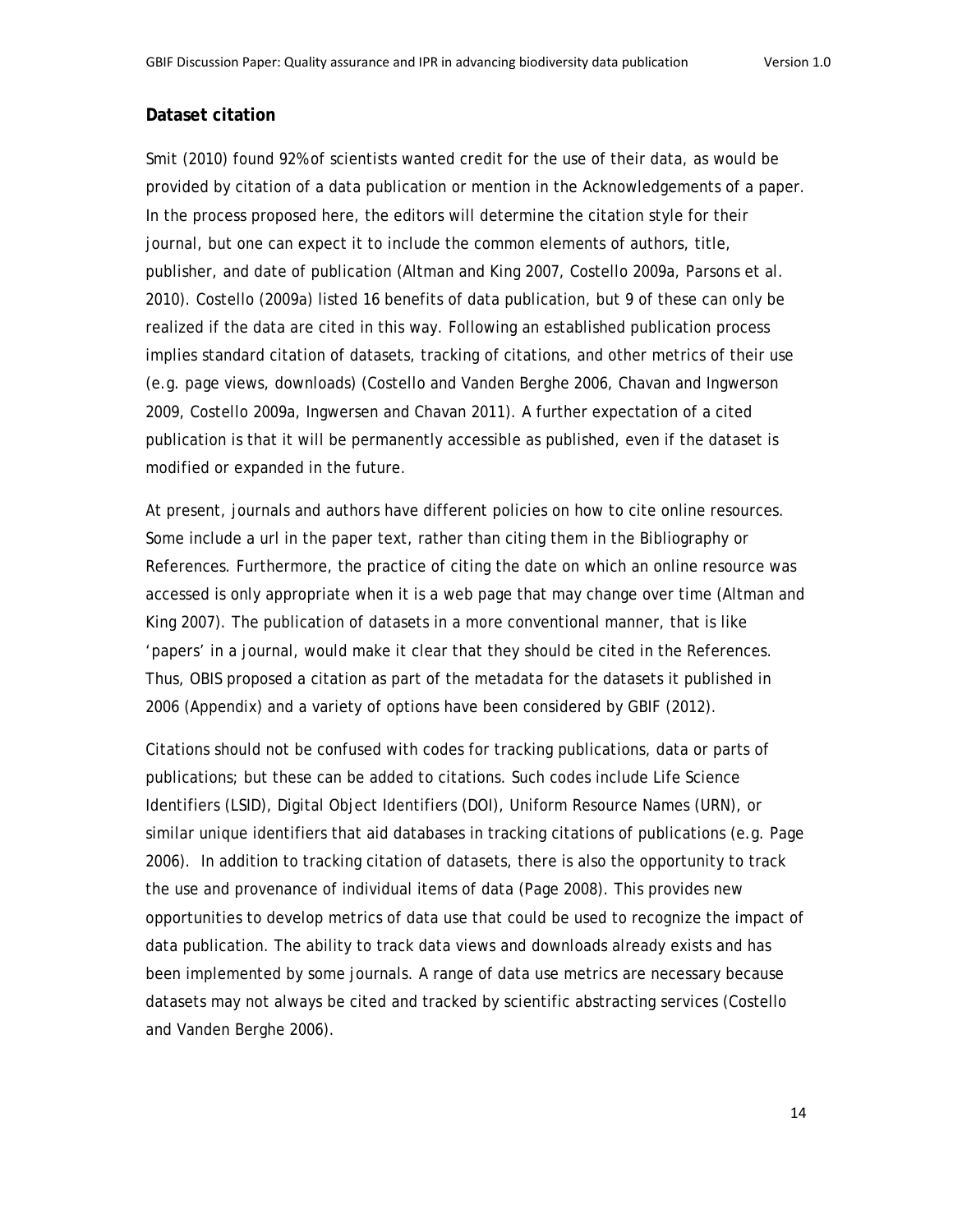When a data paper links to the source of a data set or database, typically a url (universal resource locator) is included. However, a url can change when data sets are moved or domain names are changed. What would be needed for data publication is a central url registry for data sets (similar to what CrossRef is doing for papers) so that when the url for data sets change, the records in the registry are updated. This will ensure that links to data sets are persistent. CrossRef registers DOIs for papers published by member publishers. When the url for journals or papers are changed, CrossRef records are updated so that the DOIs cited in the references always point to the correct urls for registered papers. Various digital object identifiers are already being assigned to data sets. For example, DataCite (Anon. 2011b) and Dryad are already providing DOIs to datasets, whereas other organizations are assigning LSIDs to data sets. GBIF and other major data publishers should take a lead in developing such a central registry for resolving various digital identifiers for permanent linking to the correct url for data sets.

#### **Data archiving**

The persistence of data sets is even more important than ensuring the correct link to online data via a central registry. Major biodiversity dataset repositories should work together to enable authors of data sets to deposit and archive their data more easily. They should provide free or low cost assignments of persistent identifiers which can be centrally registered. Any new data journals should work closely with these repositories and recommend that authors use creditable repositories (e.g. GBIF for georeferenced distribution data, GenBank for gene sequence data, MorphoBank for phylogentic data matrix etc). Storing datasets with individual journal websites should be discouraged, because individual journals and publishers may discontinue and, more importantly, aggregated storage of large amounts of similar data sets can greatly facilitate their discovery and use for new purposes.

#### **Indexing**

Problems in taxonomic nomenclature and geographic accuracy are well known (e.g. Yesson et al. 2007, Hill et al. 2010). They can be identified and partly addressed by semiautomated quality control checks as part of a data indexing process. In biodiversity databases, this requires classification of species into higher taxonomic groups (or taxa), matching synonyms to their species, mapping the geographic locations of records, and recording when they were collected, and who collected them for what purpose. Comparison of the results of such indexing of the data with the description of the dataset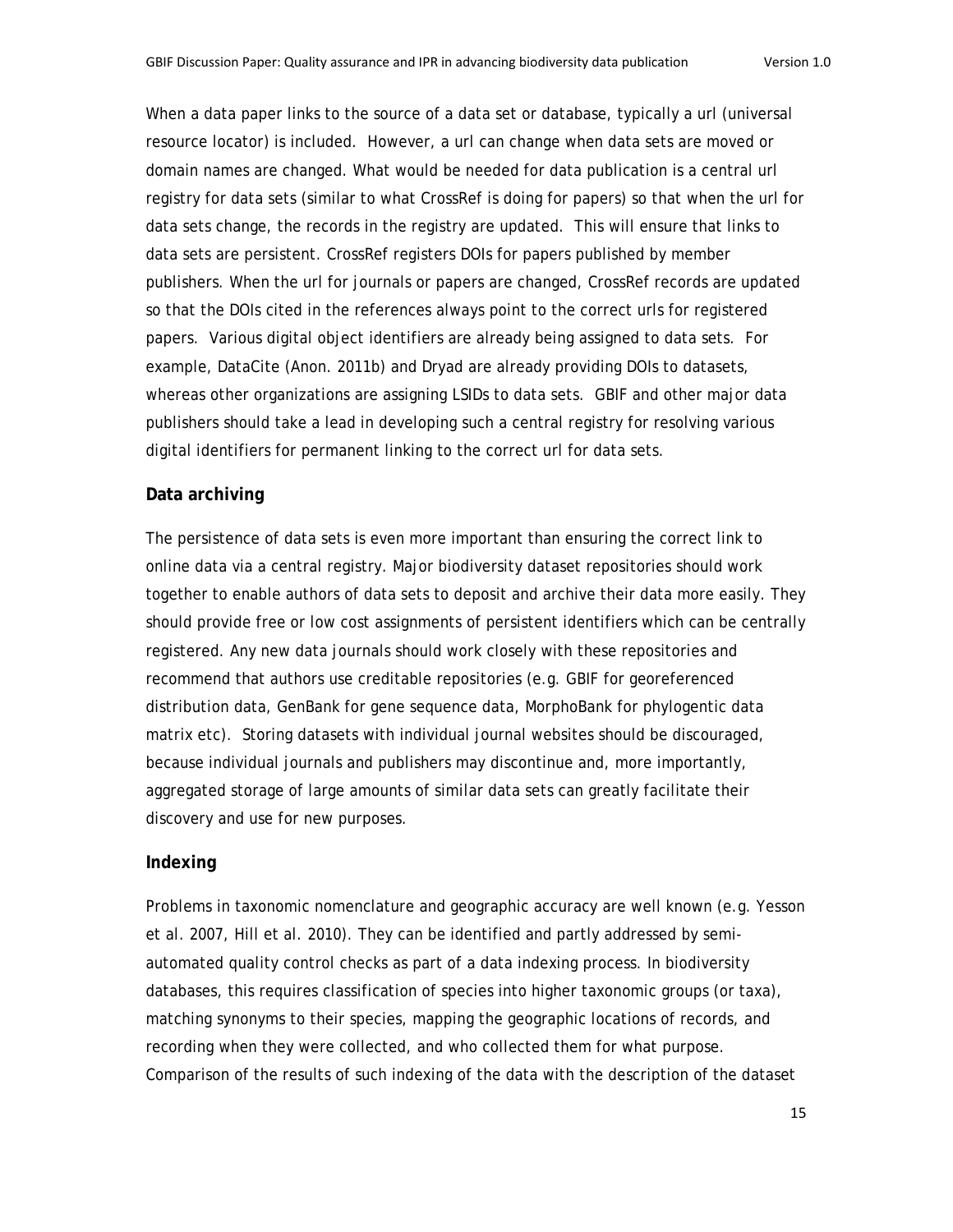by its authors or editors, also called 'descriptive or discovery metadata', is a first step in quality assurance. For example, it should find that all the species expected are accounted for, and that the data map to the right place. All this information and more are collected in a standardized form by GBIF, enabling ever-improving abilities to search the database on these criteria, including generating species inventories, mapping species and predicting their ranges using environmental data. The outcome of the above technical 'cleaning' of the data could be used to assess the quality of datasets, as demonstrated by SpeciesLink (CRIA 2011), and provide statistics and other outputs that would assist experts in assessing dataset quality. This process will be more demanding of data creators, but justified by the more prestigious nature of the subsequent quality assured publication. The completeness of data and metadata in a dataset could provide an index of fitness for particular purposes (Michener et al. 1997). For example, not all species data published through GBIF contains the species location, and not all datasets contain information about the species habitat or sampling method.

#### **Peer review**

Despite the time-consuming nature of the peer-review process, it is widely regarded as an essential part of science (Ware and Mabe 2009). Publications without this quality control are regarded as inferior by scientists, their employers and policy makers (Abbott et al. 2010). Metrics of scientists' productivity and impact increasingly affect their employment, promotion, pay, research funding and the reputation of themselves and their organization. Publications that are not peer-reviewed have negligible value in such assessments. However, a review of how the European Union may take advantage of the increasing amount of data recognized the rapidly growing volume of data, but made little mention of the need to capture past data and methods of quality control, and no mention of the need for peer-review (Wood et al. 2010). Calls for datasets to be cited in a conventional manner are now widespread (e.g. Sieber and Trumbo 1995, Altman and King 2007, Birney et al. 2009, Costello 2009a, Chavan and Ingwerson 2009, Constable et al. 2010, Cragin et al. 2010, Page 2010, Lawrence et al. 2011, Mons et al. 2011, Tenopir et al. 2011, Whitlock 2011), and an online register that links data sets to Digital Object Identifiers (DOI) has been launched (Anon. 2011b). However, only a small fraction of datasets and online resources have been so cited (Parsons et al. 2010).

While the question of peer-review of data publications has not been considered in any detail, it is now being encouraged (Costello 2009a, Parsons et al. 2010, Lawrence et al. 2011). Chavan and Penev (2011) argued for the creation of 'data papers' which peer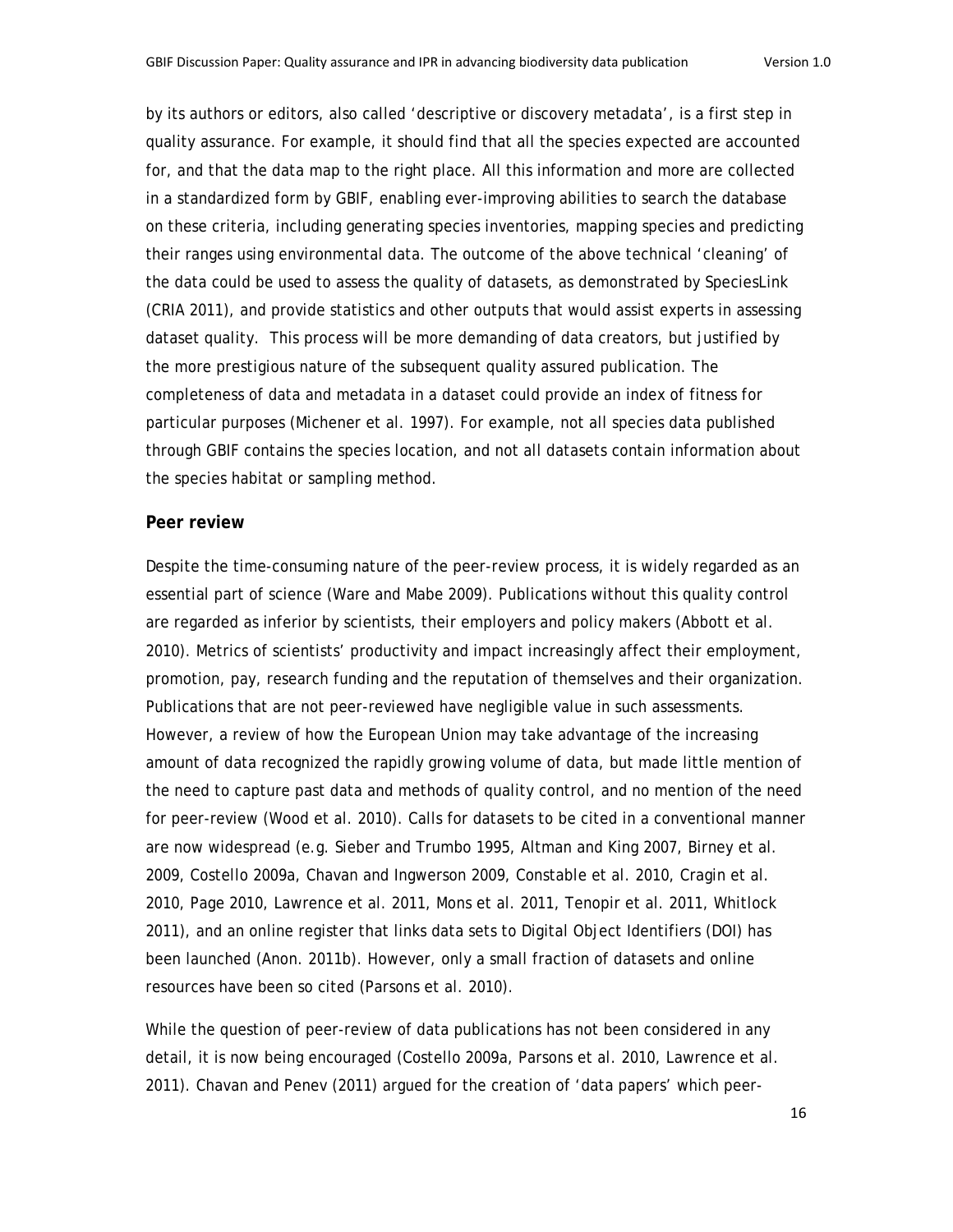review the metadata, but only tentatively suggested peer-review of the data themselves, and announced the intention to create a *Biodiversity Data Journal* that only publishes data papers. However, in practice, the journal has found that referees review both the data and metadata (Chavan, pers. obs.). Some digital resources are already subject to independent external peer-review: for example species web page profiles in the Marine Life Information Network and the Global Invasive Species Database; Global Species Databases published by Species 2000; *Data Papers* published by the Ecological Society of America; species inventories in *Zootaxa*; and data in the NASA Planetary Data System (Lawrence et al. 2011). These examples demonstrate that peer-review of biodiversity data and information are both possible and practical.

Already, datasets published by GBIF must comply with certain standards and undergo technical cleaning and indexing. It would be possible to submit the results of the technical assessment of datasets, the metadata, and supporting statistics, maps and other representations of the data (e.g. tables) to independent experts for peer-review. We propose a process of quality control and fitness for purpose assessment of biodiversity data publications that includes peer-review (Table 1). Data may be visible online at any stage in the process but will not have all the quality indicators. Thus the added quality control options do not impede data publication. Online comment boxes could allow users to comment on the published data, and the authors and editors of datasets to provide subsequent information (e.g. announce new publications that included the data and additional data now published). Peer-review can be preceded by technical checks that the species names are valid, geographic coordinates map correctly, the data appears consistent and complete, and metadata fields are complete. This peer-review may include a list of questions the referees may be asked to answer with respect to their review. For example: Is the description of the dataset complete, clear and adequate to understand the taxonomic, temporal and geographic scope of the data? Does it contain appropriate citation of methods and data analyses (if any)? Is it necessary to have more information on any aspects, for example how or why the data were collected? Can you see specific problems in the way the data are presented that would hamper its re-use? Do the data appear to be of a standard you would expect of a professional in your field? How might the data be used by other researchers? How significant is the dataset in terms of size, scope and uniqueness? Is there a commitment by the dataset authors, editors or their colleagues to respond to enquiries from users and amend the data and metadata as may become desirable?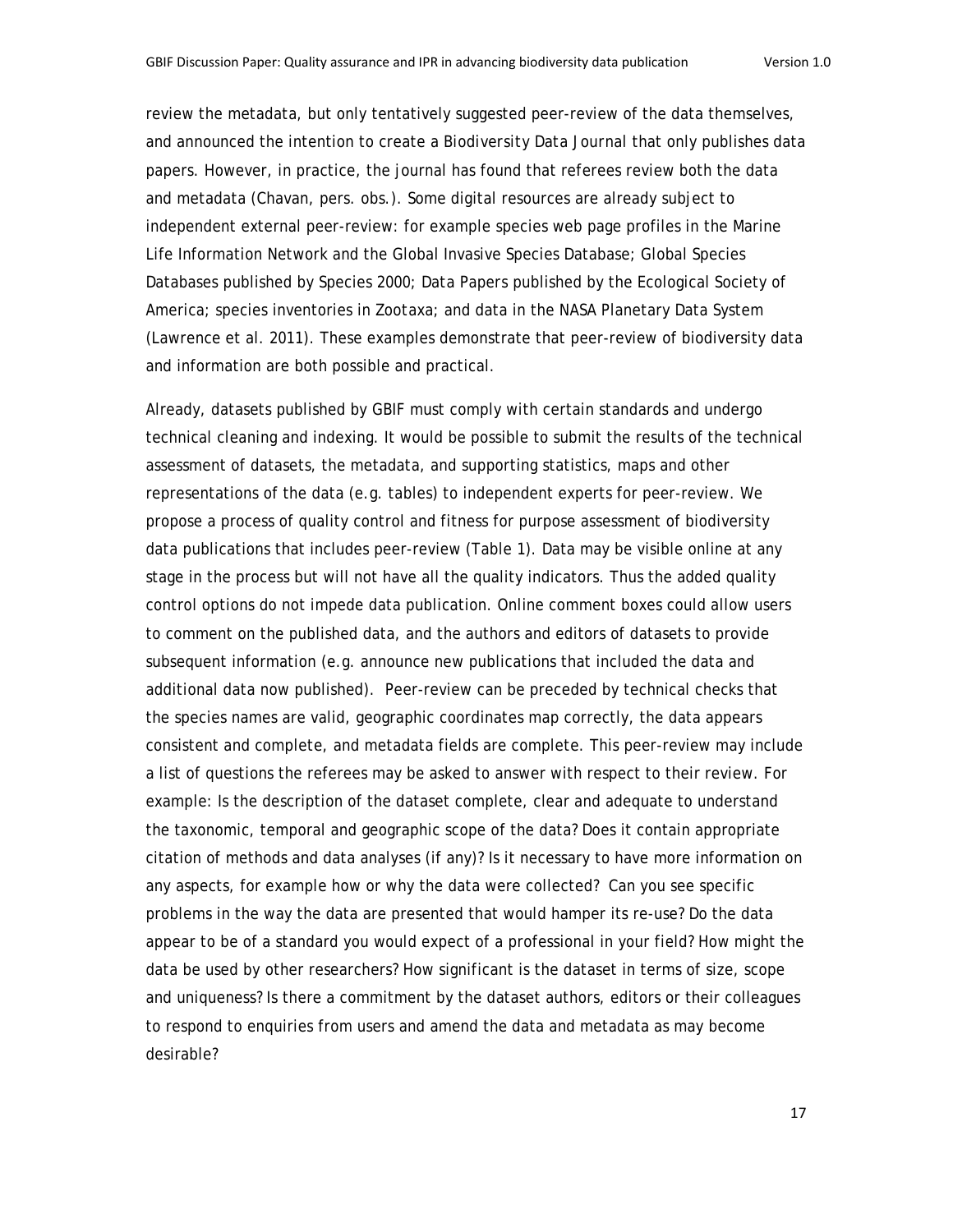A concern in adopting peer-review is the availability of willing referees. This is already a problem for science publications. It is remarkable that there are few incentives employed to attract referees yet most scientists provide their time gratis. Incentives used by subscription-paid journals, such as temporary free access to publications online, are not available to open-access publications. Nevertheless, if referee availability becomes a problem in peer-reviewing data, then several options can be explored. For example, public acknowledgement of the referees, invitations to write special articles and/or join editorial boards, payment of honoraria, and/or employment of a few experts as 'in-house' reviewers instead of relying on many unpaid referees. The option of exposing papers to public 'open-review' before and after publication has had limited uptake (e.g. Liu 2007, Gibson 2007), indicating that editors need to be proactive and invite reviewers.

Calls for quality metrics in other fields of science include a proposed reliability score for mass spectrometry data (Gough and Yaffe 2011). Considering the wide range of potential uses of biodiversity data and the principle of fitness for purpose, a 'reliability' index may be difficult to implement. However, measures such as: number of records, species and geographic locations; proportion of species names validated; completeness of all possible data fields; spatial accuracy; completeness of metadata; error rates in taxonomy, geography and other data fields; would be useful to potential users (Costello and Vanden Berghe 2006, Heidorn 2008, Chavan and Ingwersen 2009, Costello 2009a). Examples of such metrics have been demonstrated by SpeciesLink (CRIA 2011).

# **Section 4: Solutions**

Key elements of data publication should follow the established and respected practices of other scientific publications in several regards, including editorial quality control, independent peer-review, citation of the published dataset, and permanent archiving. The metadata descriptors must include authors, their contact details, abstract, keywords and any other necessary information to enable abstracting services to include the publications in their databases (Costello and Vanden Berghe 2006, Altman and King 2007). This more formal approach to data publication will require the more comprehensive metadata, essential for accurate usage of the data (Michener et al. 1997). This should include data provenance, context, precision, and references to papers that used the data, and is likely to require the development of metadata standards and standardized vocabularies. Michener et al. (1997) provided a list of metadata descriptors for ecology data to which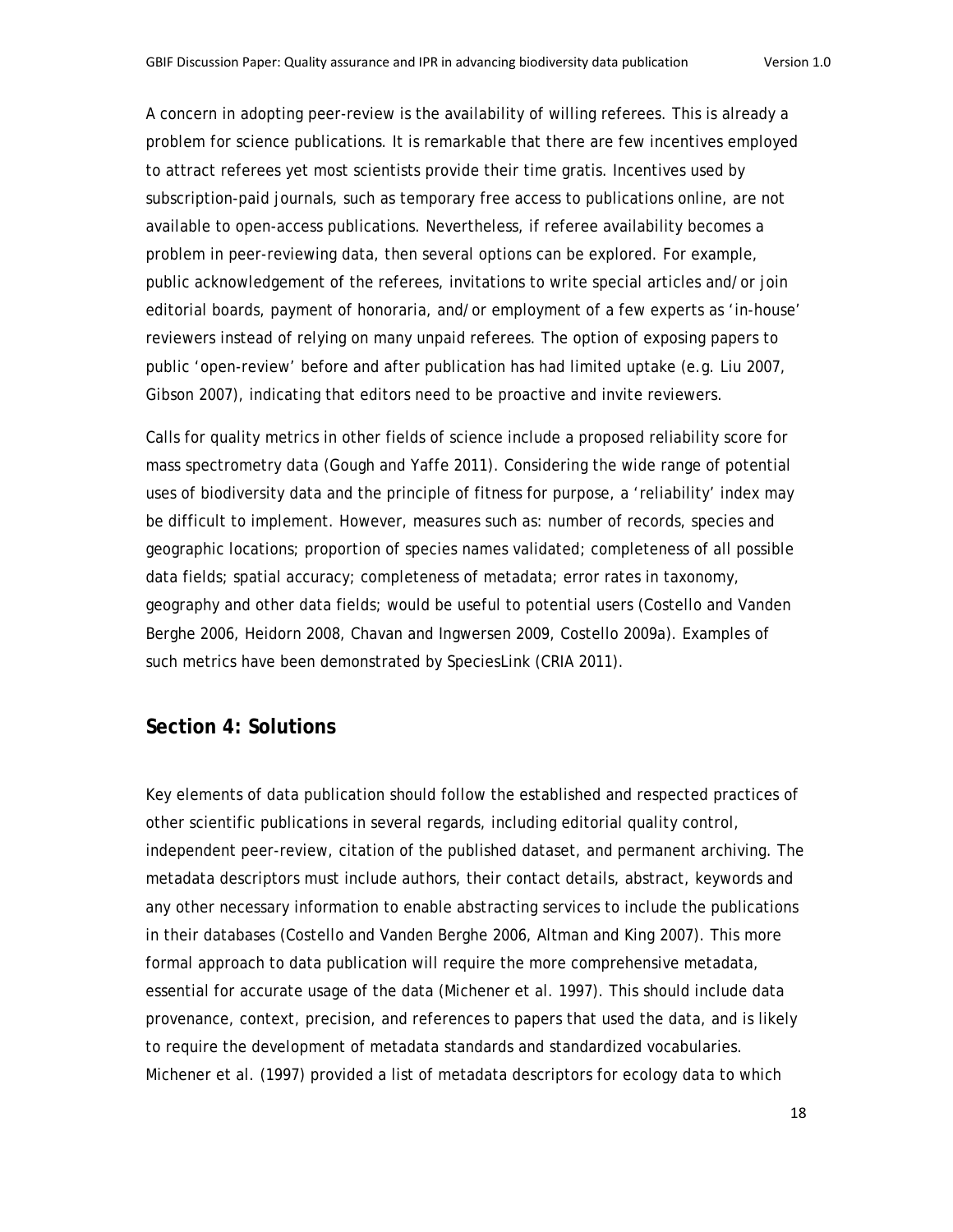taxonomic metadata (e.g. taxa included in the study) could be easily added. The advantage of the journal model for data publication is that it implies editorial quality control, and it may be more attractive to scientists to publish in, especially if recognized as a 'peer-review' publication.

This process merits consideration of the establishment of one or more online open-access biodiversity data journals, and/or the adoption by existing journals of data publication. There could be several such journals, either competing and/or specializing in different ways, such as photographs to aid identification for individual whales, marine species, species geographic distribution, or population abundance time-series data. They could be linked through portals with other databases, such as GBIF, and to published literature like the Biodiversity Hubs created by the Public Library of Science (PLoS). Already, two sister journals, *ZooKeys* and *PhytoKeys,* submit data to GBIF post-publication of its accompanying paper (Penev et al. 2009). The first such 'data paper' was published in 2011 (Narawade 2011). For a data journal to be widely abstracted and get an Impact Factor, it is important that it be designed as a peer-reviewed scholarly journal; not just for publishing data papers, but for a wider variety of publications of scholarly value so that these will be abstracted and included in journal citation rankings. These may include editorials on topics of interest in the field, invited review papers on current topics in biodiversity data and databases, papers on methods and data standards, introductions to and reviews of new software for data exploration, presentation or analysis; and other related topics. All of these papers would cite other papers, including papers that used the data there published, methods used to collect the data, and standards followed by the data. Authors of data papers could receive automated messages when their paper is downloaded and cited, and be contactable by data users such that new collaborative publications may arise.

There are some differences between conventional print journals and data journals that must be addressed. First, a dataset must be published to rigorous domain-specific standards of formatting and structure to enable it to be combined with other datasets, such as by following the GBIF data schema so it can be automatically integrated into GBIF (Wieczorek et al. 2012). Second, datasets will often be supplemented by additional data over time. For example, new versions of datasets may have corrected errors and omissions, and time-series data will add new datasets over time that may be similar to previous datasets in many respects. We agree with others (Klump et al. 2006, Altman and King 2007) that these should be published as new publications because their data will be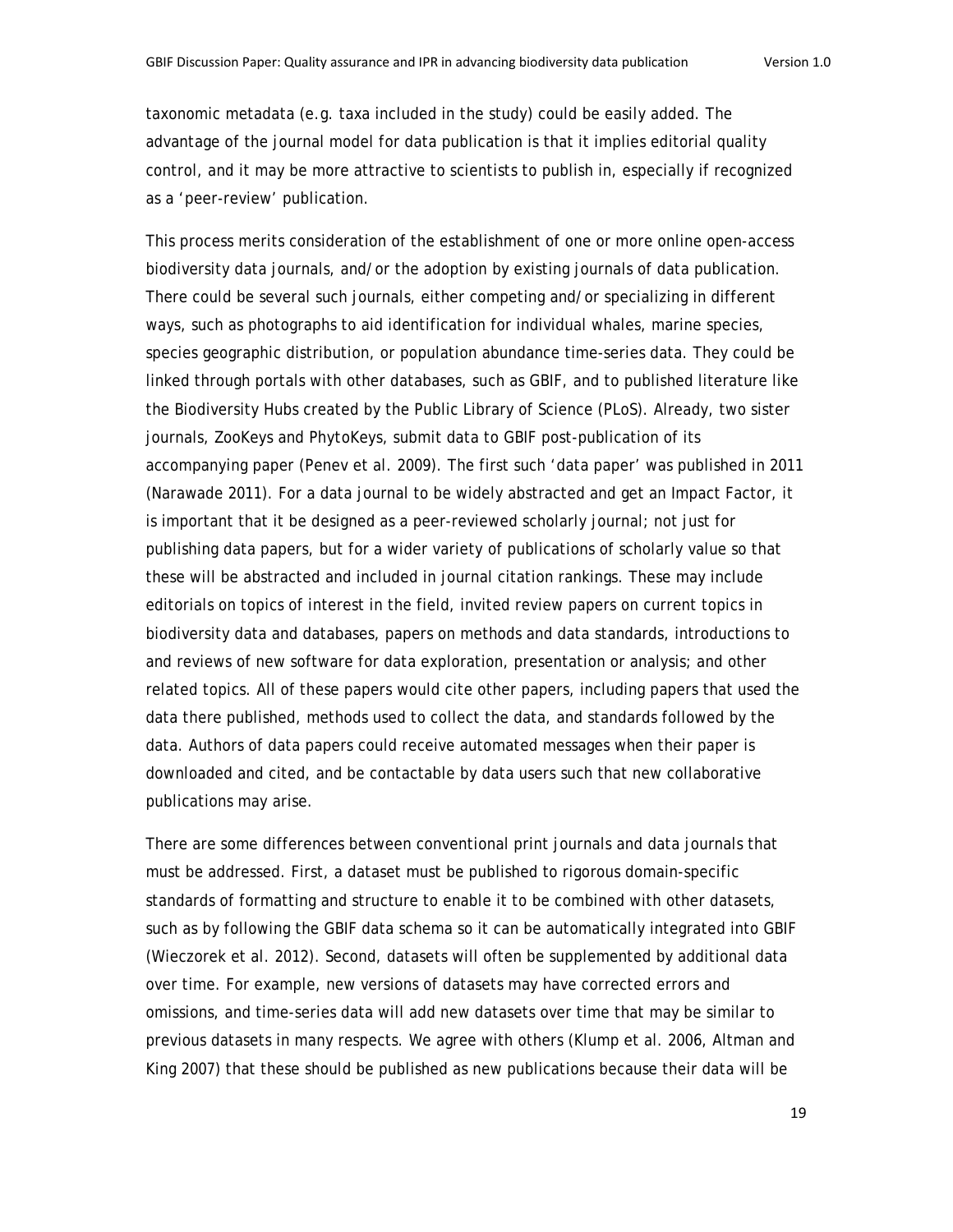unique, the authors and metadata may change, and for time-series data the temporal scope of each publication will be discrete. The publisher may decide to allow datasets to be corrected should errors be found. If minor, this may be noted as a comment to the dataset, but if significant, the publication would be replaced by a new publication. The old version becomes archived in case researchers wish to compare the consequences of different versions on the analyses so that the results of studies using particular versions can be reproduced. As is presently the case in scientific publications, the details of implementation of these options will be at the discretion of the editors of the publication.

#### **Publication costs**

Another consideration regarding data publication is who pays for the publication process and long-term maintenance of the data accessibility. This cost may come from readers (users), institutional libraries, authors, or be sponsored by organizations such as government institutions. There are additional costs when data are integrated with other datasets, a service performed by data centres such as GBIF. All data published through GBIF are immediately open-access. While another publisher may provide preferential access to subscribers, as currently happens with scientific journals where they need subscriber funds to pay for services, such restrictions on data availability must be avoided by the scientific community and their funding agencies. The authors of open-access publications are more cited (Gargouri et al. 2010, Harnard 2008), and the open-access business model is more cost-effective for society (SQW Ltd 2004, Houghton et al. 2009). If asked, commercial publishers may make online appendices open-access because such access is likely to attract readers to purchase the accompanying paper.

The support of GBIF, and related databases such as GenBank, by government funding ensures the data are immediately open-access. This means such biodiversity data are accessible to countries, including developing countries where the data may have been collected. Open-access means that third parties are expected to use the data, create new datasets from them, and benefit from them in terms of their research, making policy decisions, or developing commercial applications from the data. Such uses should be seen as signs of success, and justification for the government funds that enabled their publication. Having collective databases like GBIF, OBIS and VertNet is simpler in terms of user access, and the development of standards and analytical tools that facilitate data integration and synthesis. Such combined resources will also be more cost-effective to support, and precedents for tiered financial contributions have already been established (e.g. based on GDP).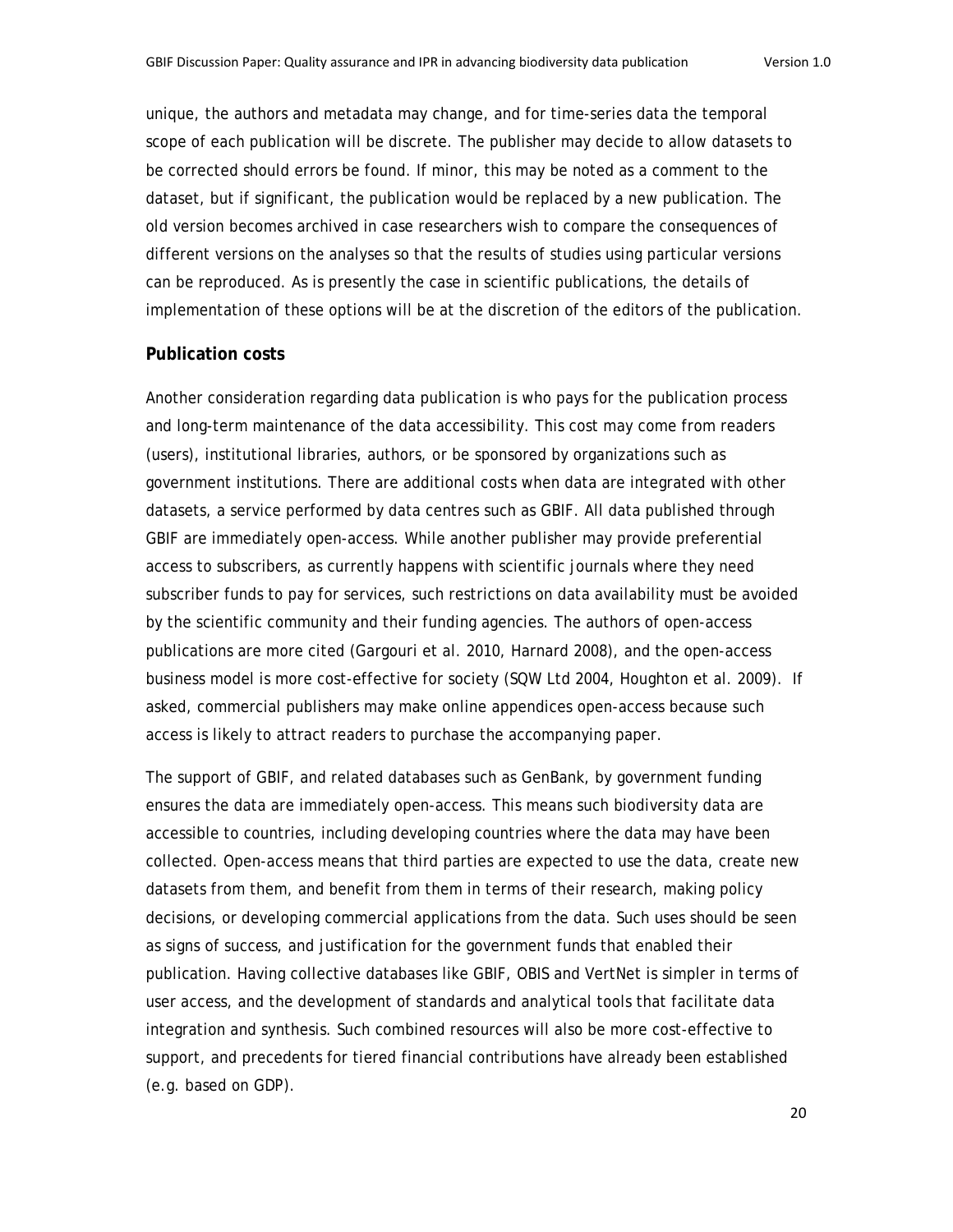# **Conclusions**

A new initiative to foster biodiversity data publication is required because the present model cannot cope with the increasing need for availability of high quality data. The formal publication of datasets, including peer-review, is a logical step in scholarly publication, and will assist the evolution of closer integration of publications and databases (Bourne 2005). Indeed, considering that data are the basis of all information and knowledge, it is at least as important that datasets are peer-reviewed as for the papers resulting from their analysis.

Already, papers are linked together by keywords, authors' names, and the papers they cite. The disaggregation of species descriptions in taxonomic papers is now possible, such that the content may be re-compiled in a database to facilitate more advanced content searching and browsing, and the creation of new publications (e.g. Penev et al. 2010). Websites can already generate maps, tables and graphs from data online. One can imagine future tools that will download the data that contributed to a table, graph or map in a paper. However, the implementation of tools usually requires authors to invest time in marking-up their paper which may be (in their opinion) too time consuming.

What should the global biodiversity science community, particularly GBIF, do to facilitate this process? We recommend that GBIF adopt a more conventional 'publication' process involving step by step checks of metadata and data, that enable a quality index to be derived (Table 1). GBIF should have a clearly visible and easily downloaded citation for each dataset, standard agreement with every dataset author or editor, apply a Creative Commons Attribution only licence, visible metrics of data use and error rates, and explore the options to support biodiversity data journals and/or publish 'data papers' itself. Where appropriate, datasets published through the journal would be automatically integrated into the GBIF quality control and indexing workflow. Their publications would be recognized as having passed the highest standard of quality assurance, including peerreview. Such a journal may also publish data outside the scope of the present GBIF database, such as images. This data publication process could start rapidly through the publication of datasets already quality controlled, but not peer-reviewed by GBIF. GBIF should seek the support of ecology and biology journals to direct their authors to publish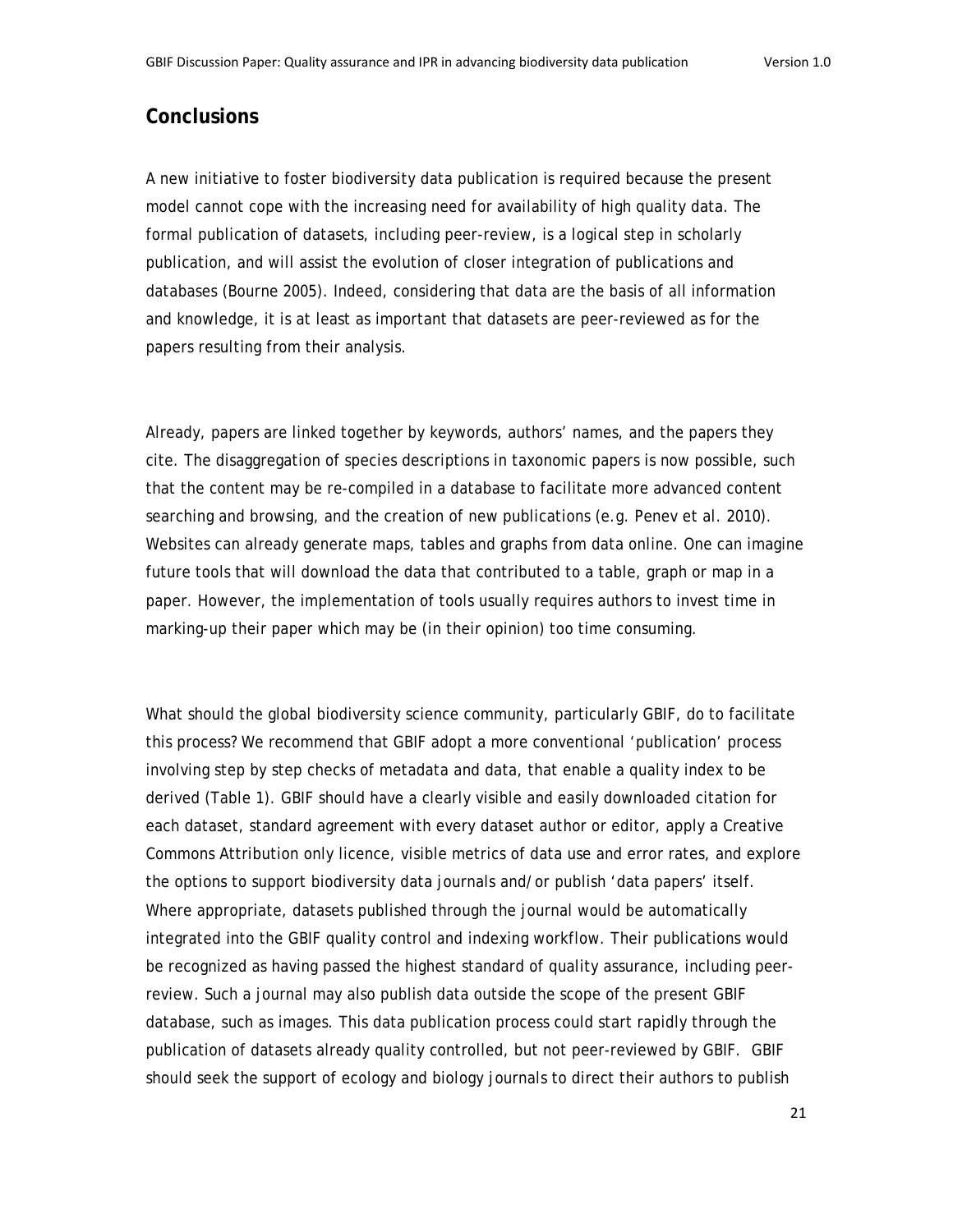datasets through this journal or to GBIF directly or indirectly through one of its participant organizations (i.e. without peer-review) (Moritz et al. 2011). Most journals already have such requirements for molecular data (Costello 2009a) so this principle is established. However, it requires GBIF and similar data centres to be listed as recommended data publishers. Individual scientists, as authors, referees and editors, should support this good practice by appropriately citing data sources, publishing their data, and pressing others to do the same.

While the development of peer-reviewed publication may be novel in the new field of biodiversity informatics, it is not radical. Already several peer-reviewed journals publish primary environmental and biodiversity data, and primary data were published in monographs, cruise reports and appendices to papers in the past. We recognize that this standard of quality assurance may not be practical in all situations. Thus our proposed tiers of quality assurance allow data to be published immediately and thereafter subject to steps of automated, semi-automated, and finally peer scrutiny (Table 1). Furthermore, instead of these steps being an impediment to data publication, the fact that the final publication will be peer-reviewed and published in the style of a conventional scientific journal, will attract scientists whose priority it is to 'publish' and for whom 'making data available' is not a priority.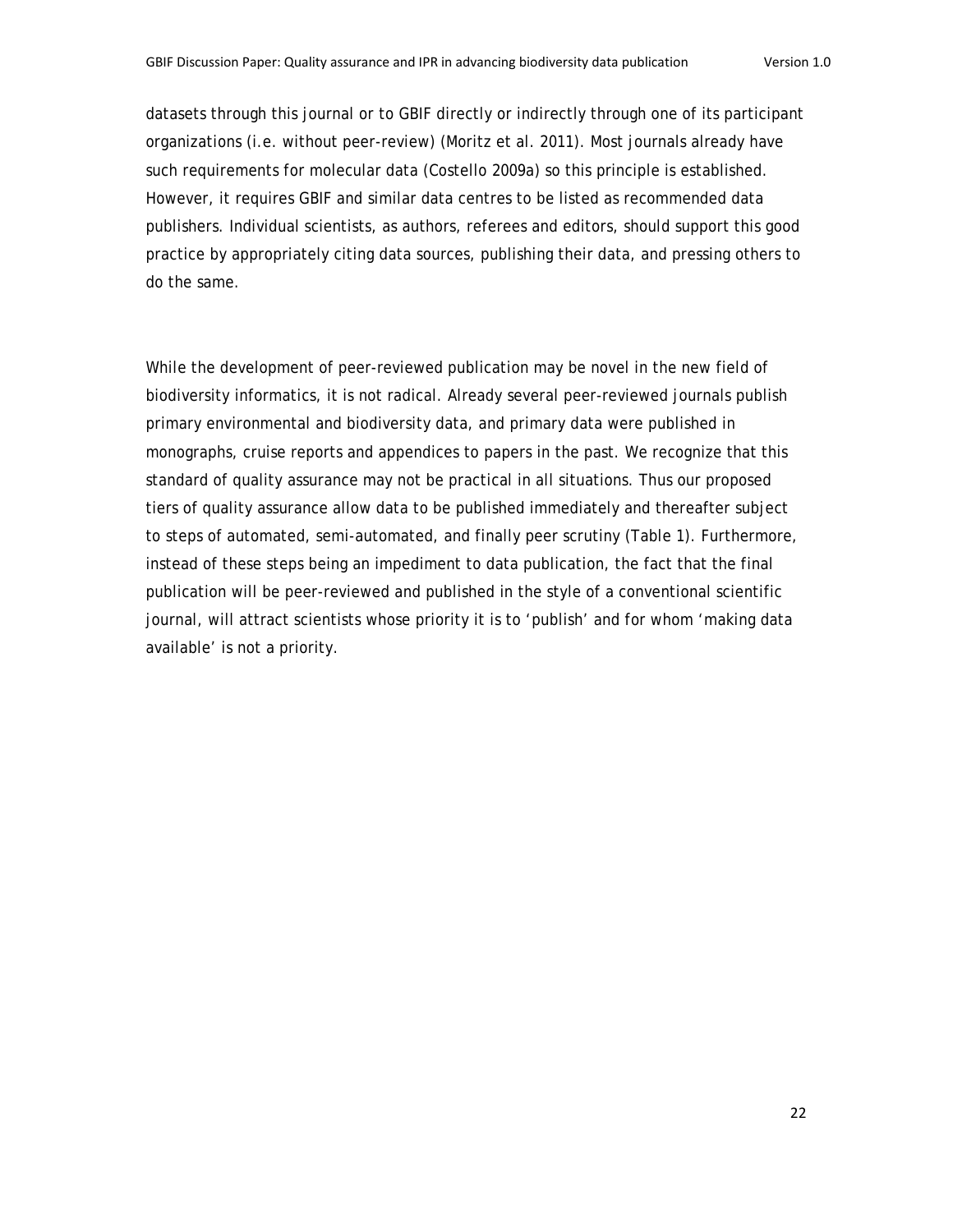#### **Acknowledgements:**

We thank Rod Page (University of Glasgow) and A. Townsend Petersen (University of Kansas) for helpful discussion and criticism of early versions of this paper, and Hannu Saarenmaa, Peter Desmet, and Tim Hirsch for helpful suggestions.

## **References:**

- Abbott A., Cyranoski D, Jones N, Maher B, Schiermeier Q, Van Noorden R. 2010. Do metrics matter? *Nature* 465, 860-862.
- Alsheikh-Ali AA, Qureshi W, Al-Mallah MH, Ioannidis JPA (2011). Public availability of published research data in high-impact journals. *PLoS One* 6(9): e24357.
- Altman M., King G (2007) A proposed standard for the scholarly citation of quantitative data. *D-Lib magazine* 13 (3/4), doi: 10.1045/march2007-altman.
- Anonymous (2011a). Global Invasive Species Database. Accessed at http://www.issg.org/database on 19<sup>th</sup> December 2011.
- Anonymous (2011b). Datacite. http://datacite.org Retrieved 15<sup>th</sup> March 2011.
- Appeltans W, Bouchet P, Boxshall GA, Fauchald K, Gordon DP, Hoeksema BW, Poore GCB, van Soest RWM, Stöhr S, Walter TC, Costello MJ. (eds) (2012). World Register of Marine Species. Accessed at http://www.marinespecies.org on 2012-02-15.
- Bénichou L, Martens K, Higley G, Gérard I, Dessein S, Duin D, Costello MJ 2012. *European Journal of Taxonomy*: a public collaborative project in open access scholarly communication. *Scholarly and Research Communication* in press.
- Baird R. 2010. Leveraging the fullest potential of scientific collections through digitization. *Biodiversity Informatics*, 7: 130 – 136.
- Berents P, Hamer M, Vishwas Chavan 2010. Towards demand-driven publishing: approaches to the prioritization of digitisation of natural history collections data. *Biodiversity Informatics,* 7: 113-119.
- Birney E, Hudson TJ, Green ED, Gunter C, Eddy S, Rogers J, Harris JR, Ehrlich DS and 67 others. 2009. Prepublication data sharing. *Nature* **461**, 168-170. doi:10.1038/461168a.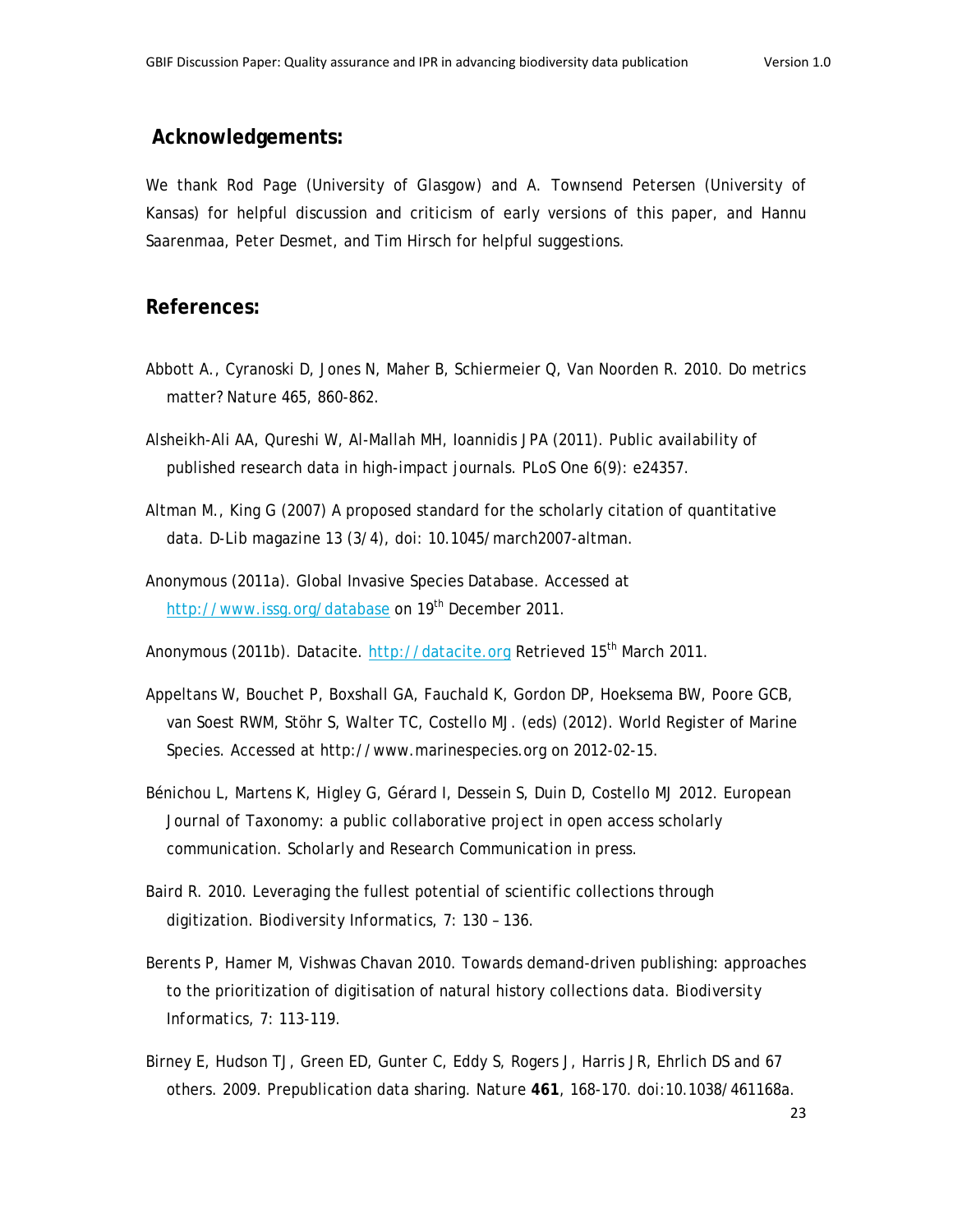- Bisby F.A., Roskov Y.R., Orrell T.M., Nicolson D., Paglinawan L.E., Bailly N., Kirk P.M., Bourgoin T., Baillargeon G., Ouvrard D., eds (2011). Species 2000 & ITIS Catalogue of Life: 2011 Annual Checklist. Digital resource at www.catalogueoflife.org/annualchecklist/2011/. Species 2000: Reading, UK.
- Bourne P (2005) Will a biological database be different from a biological journal? *PLoS Comp Biol* 1(3): e34.
- Centro de Referência em Informação Ambiental (CRIA). 2011. SpeciesLink. Accessed at http://splink.cria.org.br/dc/index?&system=&setlang=en on 16 December 2011.
- Chavan VS, Ingwersen P. 2009. Towards a data publishing framework for primary biodiversity data: challenges and potentials for the biodiversity informatics community. *BMC Bioinformatics* 10(Suppl 14):S2
- Chavan V, Penev L. 2011. The data paper: a mechanism to incentivise data publishing in biodiversity science. *BMC Bioinformatics* 12 \*supl 15): S2, 12pp.
- Chavan V, Rane N, Watve A, Ruggiero M. 2005. Resolving taxonomic discrepancies: role of electronic catalogues of known organisms. *Biodiversity Informatics* 2, 70–78.
- Chavan, V. S., Gaiji, S., Hahn, A., Sood, R. K., Raymond, M., and N. King. 2010. State-ofthe-network 2010: discovery and publishing of the primary biodiversity data through the GBIF network. Copenhagen: Global Biodiversity Information Facility, 36 pp.
- Constable, H., Guralnick, R., Wieczorek, J., Spencer, C.L,, Peterson, A. T. 2010. VertNet: a new model for biodiversity data sharing. PLoS Biology, 8(2), e1000309. doi: 10.1371/journal.pbio.1000309.
- Costello, M.J. 2000. Developing species information systems: the European Register of Marine Species. *Oceanography* 13 (3), 48-55.
- Costello M.J. 2009a. Motivation of online data publication. BioScience 59 (5), 418-427.
- Costello M.J. 2009b. Distinguishing marine habitat classification concepts for ecological data management. *Marine Ecology Progress Series* 397, 253-268.
- Costello M.J., Appeltans W. 2008. Taxonomic editors plan a World Register of Marine Species (WoRMS). MarBEF Newsletter No. 8, 36-38. ISSN 1649-5519.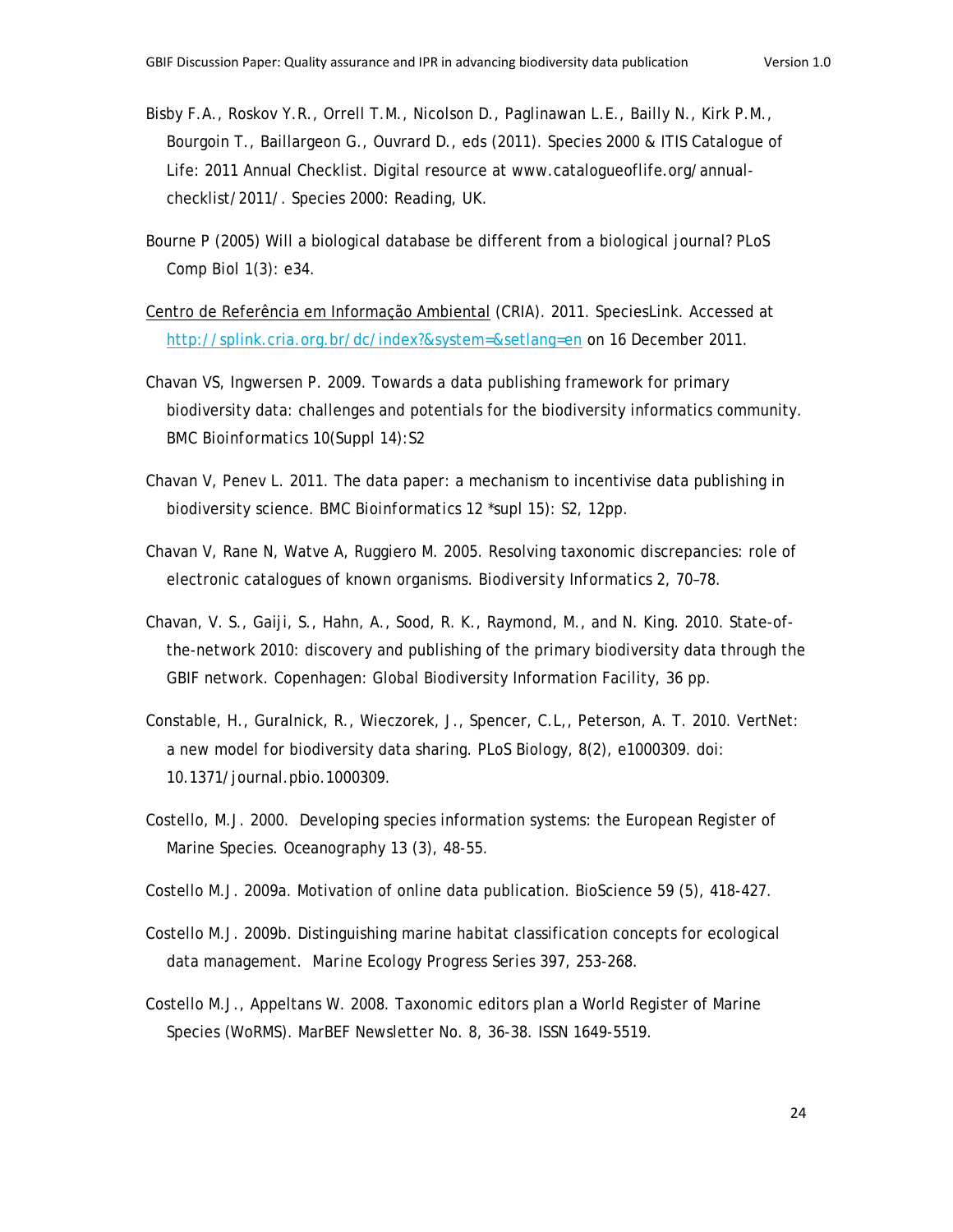- Costello, M.J., Vanden Berghe E. 2006 "Ocean Biodiversity Informatics" enabling a new era in marine biology research and management. *Marine Ecology Progress Series* 316, 203– 214.
- Costello, M. J., Emblow, C. and White R. (editors) 2001. European Register of Marine Species. A check-list of marine species in Europe and a bibliography of guides to their identification. *Patrimoines naturels* 50, 1-463.
- Costello M.J., Stocks K., Zhang Y., Grassle J.F., Fautin D.G. 2007. About the Ocean Biogeographic Information System. Retrieved from http://hdl.handle.net/2292/5236
- Costello MJ, Harris P, Pearce B, Fauchald K, Fiorentino A, Bourillet J-F, Hamylton S (editors) 2010. A glossary of terminology used in marine biology, ecology, and geology. Version 1.0. Accessed at http://www.marinespecies.org/glossary on 19<sup>th</sup> December 2011.
- Costello M.J., Vanden Berghe E., Browman H.I. (eds) 2006. Introduction: Ocean Biodiversity Informatics. *Marine Ecology Progress Series* 316, 201-202.
- Costello MJ, Wilson SP, Houlding B. 2011. Predicting total global species richness using rates of species description and estimates of taxonomic effort. *Systematic Biology* published online 18 August 2011. DOI:10.1093/sysbio/syr080
- Cragin MH, Palmer CL, Carlson JR, Witt M. 2010. Data sharing, small science and institutional repositories. *Phil. Trans. R.A* 368, 4023–4038.

Desmet P. 2012. Why we should publish our data under Creative Commons Zero (CC0). Accessed at http://www.canadensys.net/2012/why-we-should-publish-our-data-under-cc0 on 14 April 2012.

- Froese, R., Pauly D. (eds) 2011. FishBase. Accessed at www.fishbase.org, version (12/2011) on 19 December 2011.
- Gargouri Y, Hajjen C, Larivière V, Gingras Y, Carr L, Brody T, Harnad S (2010) Selfselected or mandated, open access increases citation impact for higher quality research. *PLoS ONE* 5: e13636.
- Gaston, K.J., Mound L.A. (1993) Taxonomy, hypothesis testing and the biodiversity crisis. *Proc. R. Soc. Lond.* B 251, 139–142.

Gibson TA. 2007. Post-publication review could aid skills and quality. *Nature* 448, 408.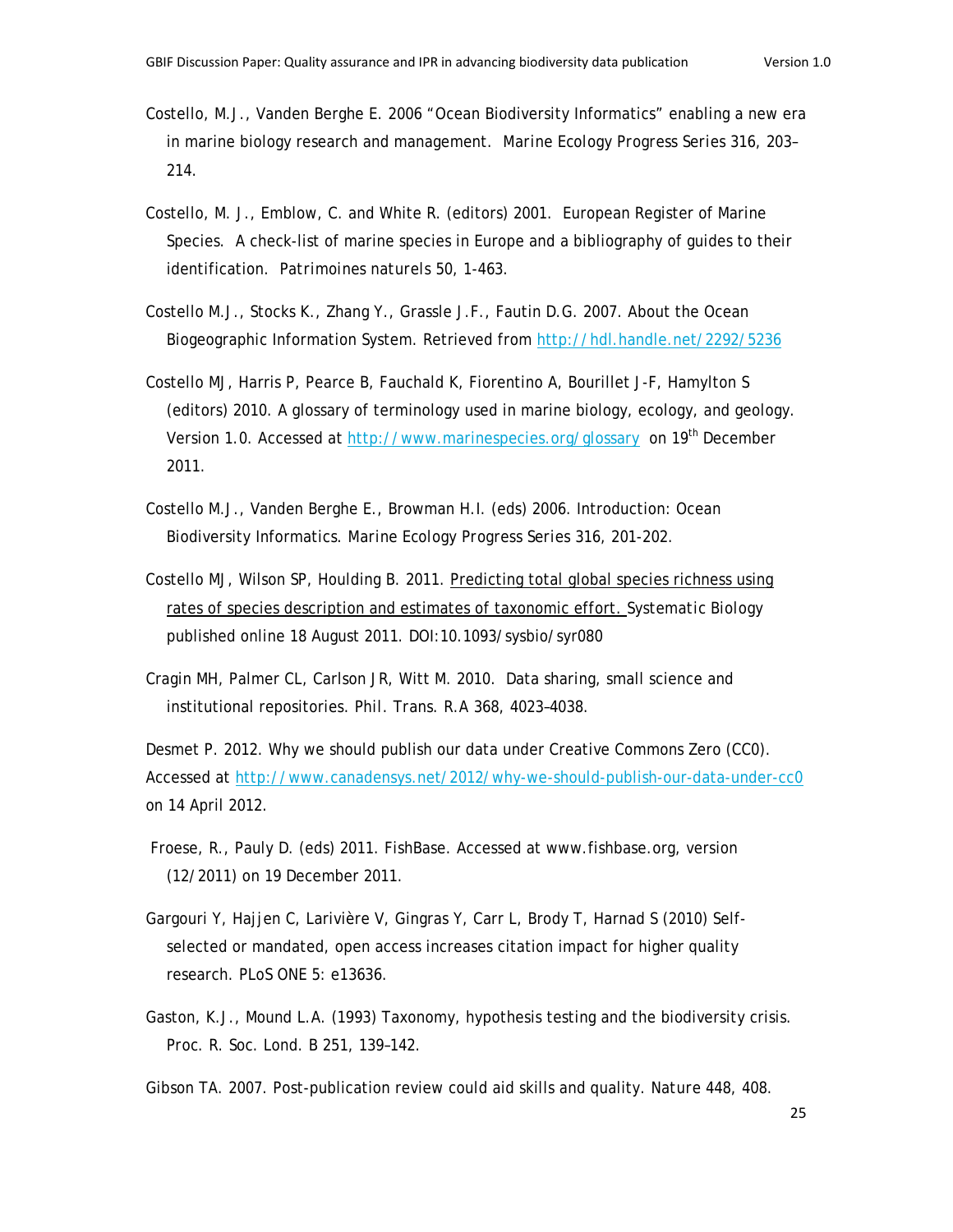- Global Biodiversity Information Facility. 2009. Participants Report 2009. Global Biodiversity Information Facility, Copenhagen, 71 pp.
- Global Biodiversity Information Facility. 2010. Annual Report 2009. Global Biodiversity Information Facility, Copenhagen, 72 pp.

Global Biodiversity Information Facility Secretariat. 2011. Publications that cite GBIF. Accessed

http://www.editgrid.com/user/gbif\_secretariat/Professional\_Publications\_that\_cite\_G BIF on 21 November 2011.

Global Biodiversity Information Facility. 2012. Recommended practices for citation of the data published through the GBIF network. Version 1.0 (authored by Vishwas Chavan). Global Biodiversity Information Facility, Copenhagen, 12 pp. Accessed at http://links.gbif.org/gbif\_best\_practice\_data\_citation\_en\_v1, 22 July 2012.

Gough NR, Yaffe MB. 2011. Focus issue: conquering the data mountain. *Sci. Signal.* 4, 1-3.

- Group on Earth Observations (GEO) 2010. Implementing the Data Sharing Principles. GEO News No. 11, http://www.earthobservations.org/art\_011\_002.shtml.
- Guiry, M.D., Guiry, G.M. 2011. *AlgaeBase*. World-wide electronic publication, National University of Ireland, Galway. Accessed at http://www.algaebase.org on 18 December 2011.
- Guralnick RP, Hill AW, Lane M. 2007. Towards a collaborative, global infrastructure for biodiversity assessment. *Ecology Letters* 10, 663-672.
- Hagedorn G, Mietchen D, Morris RA, Agosti D, Penev L, Berendsohn WG, Hobern D. 2011. Creative Commons licenses and the non-commercial condition: implications for the reuse of biodiversity information. *ZooKeys* 150: 127–149.
- Harnad S. 2008. Validating research performance metrics against peer rankings. *Ethics in Sciences and Environmental Politics* 8, 5pp.
- Heidorn PB. 2008. Shedding light on the dark data in the long tail of science. *Library Trends* 57 (2), 280–299.
- Hill AW, Otegui J, Anino AH, Guralnick RP. 2010. GBIF position paper on future directions and recommendations for enhancing fitness-for use across the GBIF network. Global Biodiversity Information Facility, Copenhagen, 25 pp.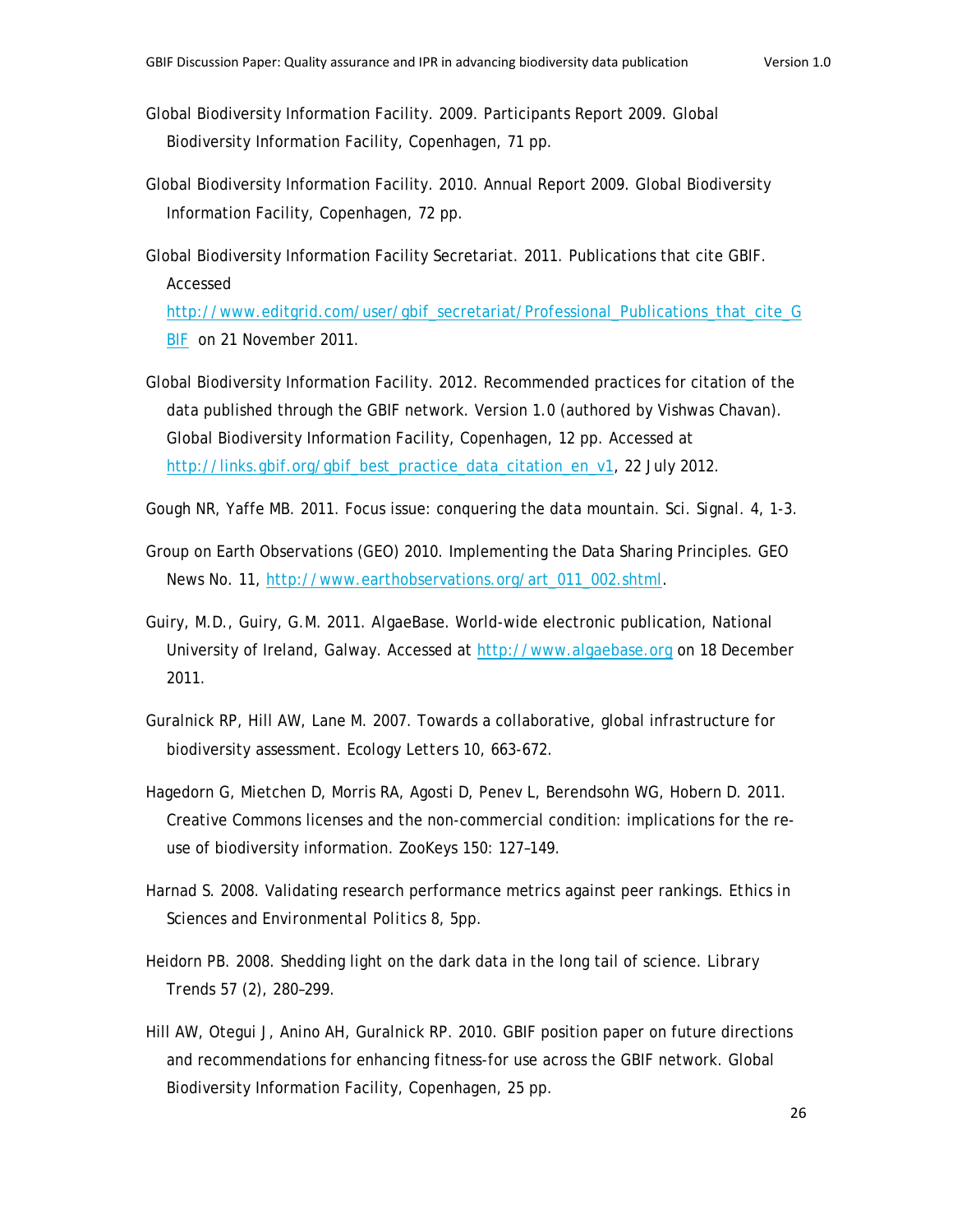- Houghton J, Rasmussen B, Sheehan P, Oppenheim C, Morris A, Creaser C, Greenwood H, Summers M, Gourlay A. 2009. Economic implications of alternative scholarly publishing models: exploring the costs and benefits. Victoria and Loughborough Universities, UK, 256 pp.
- Ingwersen P, Chavan V. 2011. Indicators of the Data Usage Index (DUI): an incentive for publishing primary biodiversity data through global information infrastructure. *BMC Informatics* 12 (Suppl. 15): S3.
- Jinha A. 2010. Article 50 million: an estimate of the number of scholarly articles in existence *Learned Publishing, 23* (3), 258–263 DOI: 10.1087/20100308
- Klump J., Bertelmann R., Brase J., Diepenbroek M., Grobe H., Höck H., Lautenschlager M., Schindler U., Sens I., Wächter J. 2006. Data publication in the open access initiative. *Data Science Journal 5,* 79–83.
- Lawrence B, Jones C, Matthews B, Pepler SJ., Callaghan S 2011. Citation and Peer Review of Data: Moving Towards Formal Data Publication. *International Journal of Digital Curation* 6 (2), 4–37.
- Liu SV. 2007. Why are people reluctant to join open review? *Nature* 447, 1052.
- Los W, Wood J. 2011. Dealing with data: upgrading infrastructure. *Science* 331, 1515–1516.
- Merali Z., Giles J. 2005. Databases in peril*. Nature* 435, 1010–1011.
- Michener WK, Jones MB. 2011. Ecoinformatics: supporting ecology as a data-intensive science. *Trends in Ecology and Evolution* 1491, 1–9,
- Michener WK, Brunt JW, Helly JJ, Kirchner TB, Stafford SG 1997. Nongeospatial metadata for the ecological sciences. *Ecological Applications* 7 (1), 330–342.
- Mons, B., Haagen, H. van, Chichester, C., Hoen, P.-B. 'T, Dunnen, J. T. den, Ommen, G. van, et al. (2011). The value of data. *Nature Genetics*, 43(4), 281–3.
- Moritz T, Krishnan S, Roberts D, Ingwersen P, Agosti D, Penev L, Cockerill M, Chavan V. 2011. Towards mainstreaming of biodiversity data publishing: recommendations of the GBIF Data Publishing Framework Task Group. *BMC Bioinformatics* 2011, 12 (Suppl.15): S1.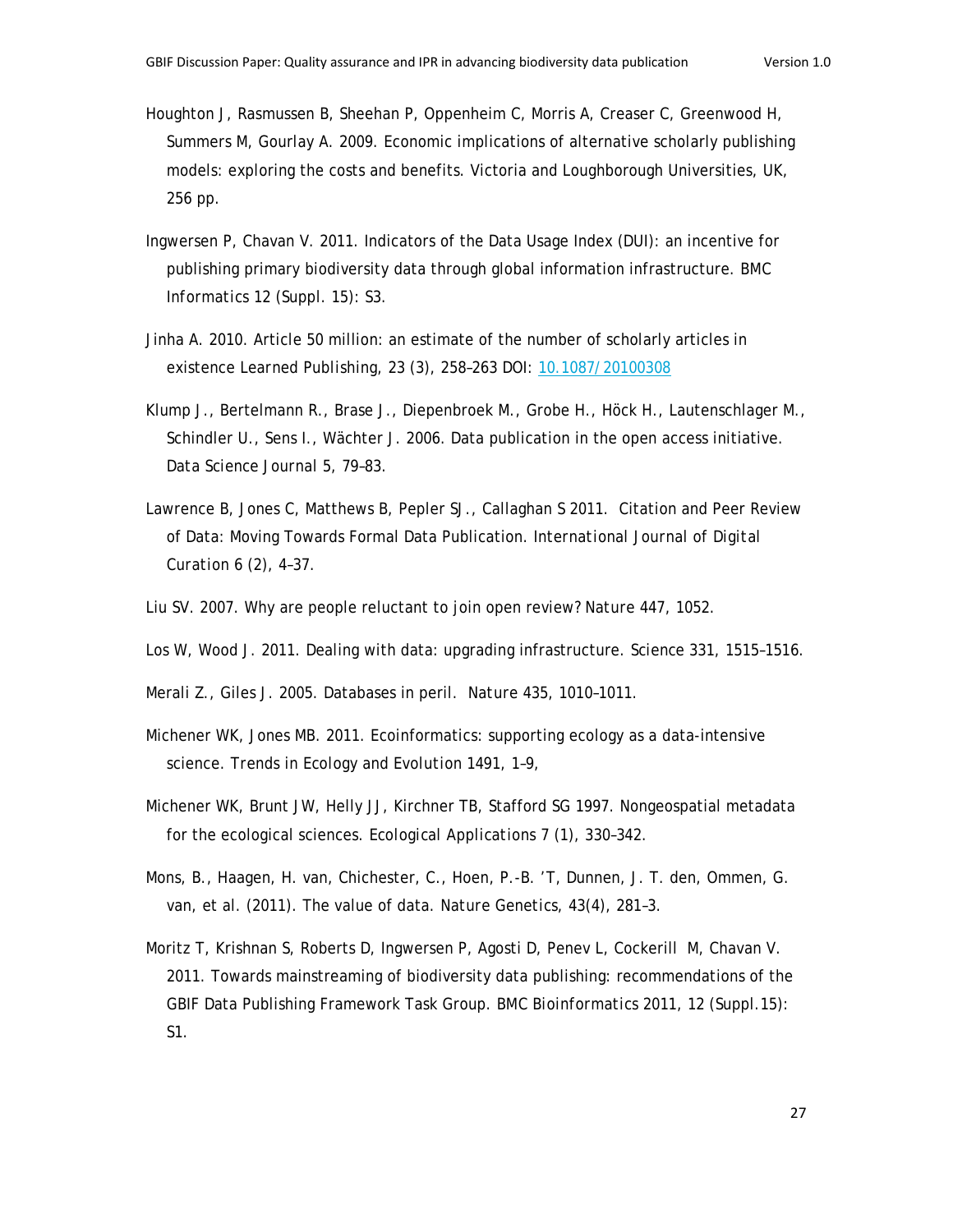- Narwade S, Kalra M, Jagdish R, Varier D, Satpute S, Khan N, Talukdar G, Mathur VB, Vasudevan K, Pundir DS, Chavan V, Sood R (2011) Literature based species occurrence data of birds of North-East India. In: Smith V, Penev L (Eds) e-Infrastructures for data publishing in biodiversity science. *ZooKeys* 150: 407–417.
- Page R.D.M. 2006. Taxonomic names, metadata, and the semantic web. *Biodiversity Informatics* 3, 1–15.
- Page RDM 2008. Biodiversity informatics: the challenge of linking data and the roleroe of shared identifiers. *Brief. Bioinfor.* 9, 345–354.
- Page, R. D. M. (2010). Enhanced display of scientific articles using extended metadata. Web Semantics: Science, Services and Agents on the World Wide Web, 8(2–3), 190–195. doi: 10.1016/j.websem.2010.03.004.
- Parr CS, Guralnick R, Cellinese N, Page RDM. 2012. Ecolutionary informatics: unifying knowledge about the diversity of life. *Trends in Ecology and Evolution* 27, 94-103. Parsons MA, Duerr R, Minster J-B. 2010. Data citation and peer review. *EoS* 91, 297–299.
- Penev L, Erwin T, Miller J, Chavan V, Moritz T, Griswold C. 2009. Publication and dissemination of datasets in taxonomy: Zookeys working example. *Zookeys* 11, 1–8.
- Penev L, Roberts D, Smith V, Agosti D, Erwin T. (2010) Taxonomy shifts up a gear: new publishing tools to accelerate biodiversity research. *ZooKeys* 50: i–iv.
- Peterson AT, Canhos D, Gardenfors U, Scholes RJ, Shirayama Y, Graham MS, Pando F. 2010. *Forward looking report*. Global Biodiversity Information Facility, Copenhagen, 45 pp.
- Piwowar HA (2011) Who shares? Who doesn't? Factors associated with openly archiving raw research data. *PLoS ONE* 6(7): e18657.
- Piwowar HA, Day RS, Fridsma DB (2007) Sharing detailed research data is associated with increased citation rate. *PLoS ONE* 2(3): e308.
- Porter JH, Hanson PC, Lin C-C. Staying afloat in the sensor data deluge. *Trends in Ecology & Evolution, Available online 27 December 2011,*
- Reichman OJ, Jones MB, Schildhauer MP. 2011. Challenges and opportunities of Open Data in ecology. *Science* 331, 703–705.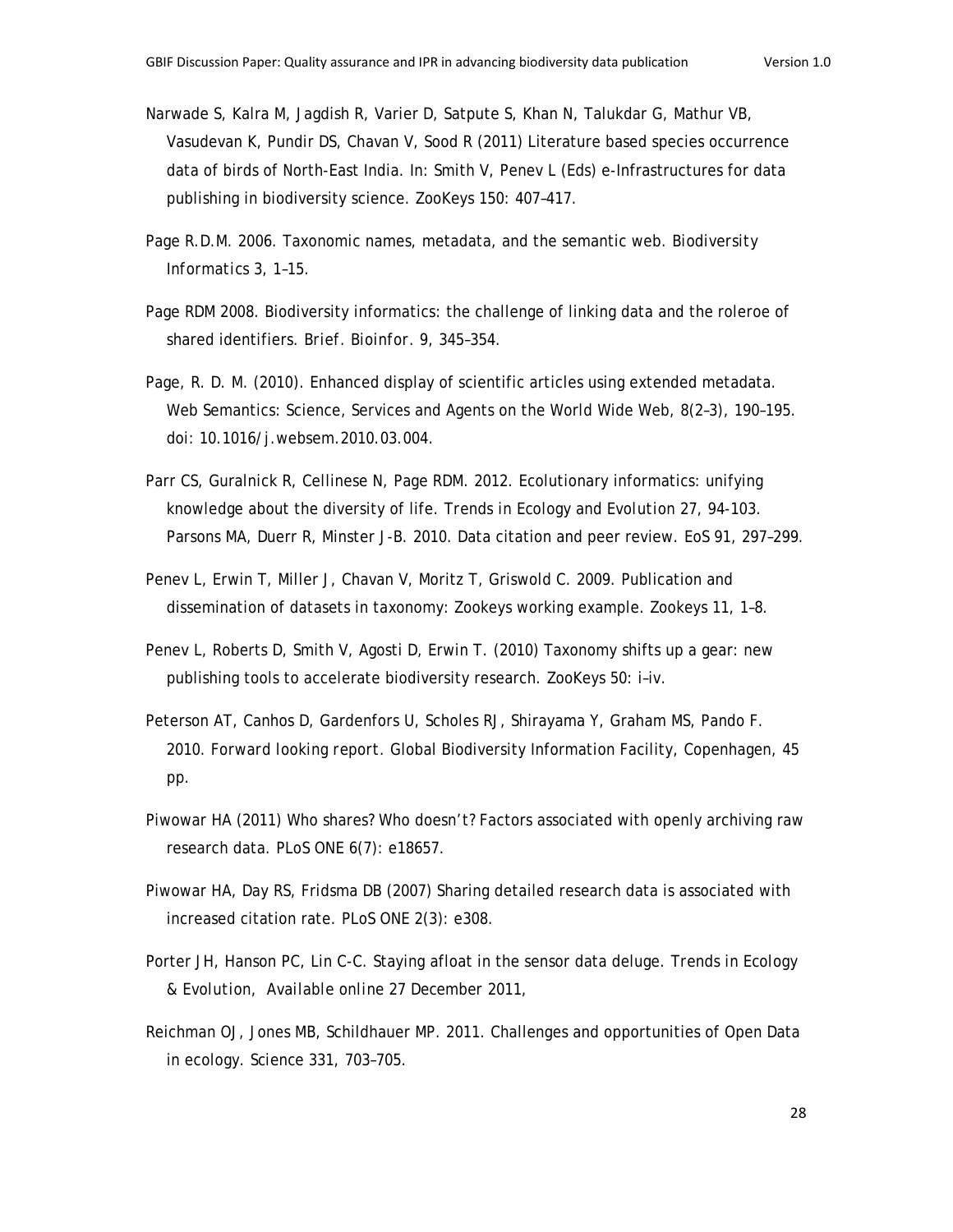Robert V, Stegehuis G, Stalpers J. 2005. The MycoBank engine and related databases. Accessed at http://www.mycobank.org on 15<sup>th</sup> January 2012.

- Rumble J Jr, Carroll B, Hodge G, Bartolo L. 2005. Developing and using standards for data and information in sciences and technology. In Proceedings of conference '*Ensuring long-term preservation and adding value to scientific and technical data (PV 2005)*', PV 2005, The Royal Society, Edinburgh, 21–23 November 2005. Accessed http://www.ukoln.ac.uk/events/pv-2005 on 20 Novermber 2011, 13 pp.
- Saeedi H, Costello MJ. 2012. Aspects of global distribution of six marine bivalve mollusc families. In: da Costa F. (Ed.), *Clam fisheries and aquaculture,*.Nova Science Publishers Inc., New York. In press.
- Santos C., Blake J., States D.J. 2005. Supplementary data need to be kept in public repositories. *Nature* 438, 738.
- Sieber JE, Trumbo BE. 1995. (Not) giving credit where credits due: citation of data sets. *Sci. Engineer. Ethics* 1, 11–20.
- Smit E. 2010. Preservation, access and re-use of Research Data: The STM view on publishing datasets. Presented at the DataCite Summer Meeting 2010, Hannover, 8 June 2010. Accessed http://datacite.org/datacite\_summer\_meeting\_2010 on 21 November 2011.
- SQW Ltd. 2004. Costs and business models in scientific research publishing. A report commissioned for the Wellcome Trust. The Wellcome Trust, London, 24pp.
- Stork, N.E., Grimbacher P.S., Storey R., Oberprieler R.G., Reid C., Slipinski S.A. (2008) What determines whether a species of insect is described? Evidence from a study of tropical forest beetles. *Insect Conserv. Diversity* 1, 114–119.
- Tenopir, C., Allard, S., Douglass, K., Aydinoglu, A. U., Wu, L., Read, E., et al. (2011). Data Sharing by Scientists: Practices and Perceptions. PLoS ONE, 6(6), e21101. doi: 10.1371/journal.pone.0021101.
- The Gene Ontology Consortium*. 2000.* Gene ontology: tool for the unification of biology. Nature Genetics 25(1): 25–9.
- Thessen AE, Patterson DJ 2011. Data issues in the life sciences. *ZooKeys* 150, 15–51.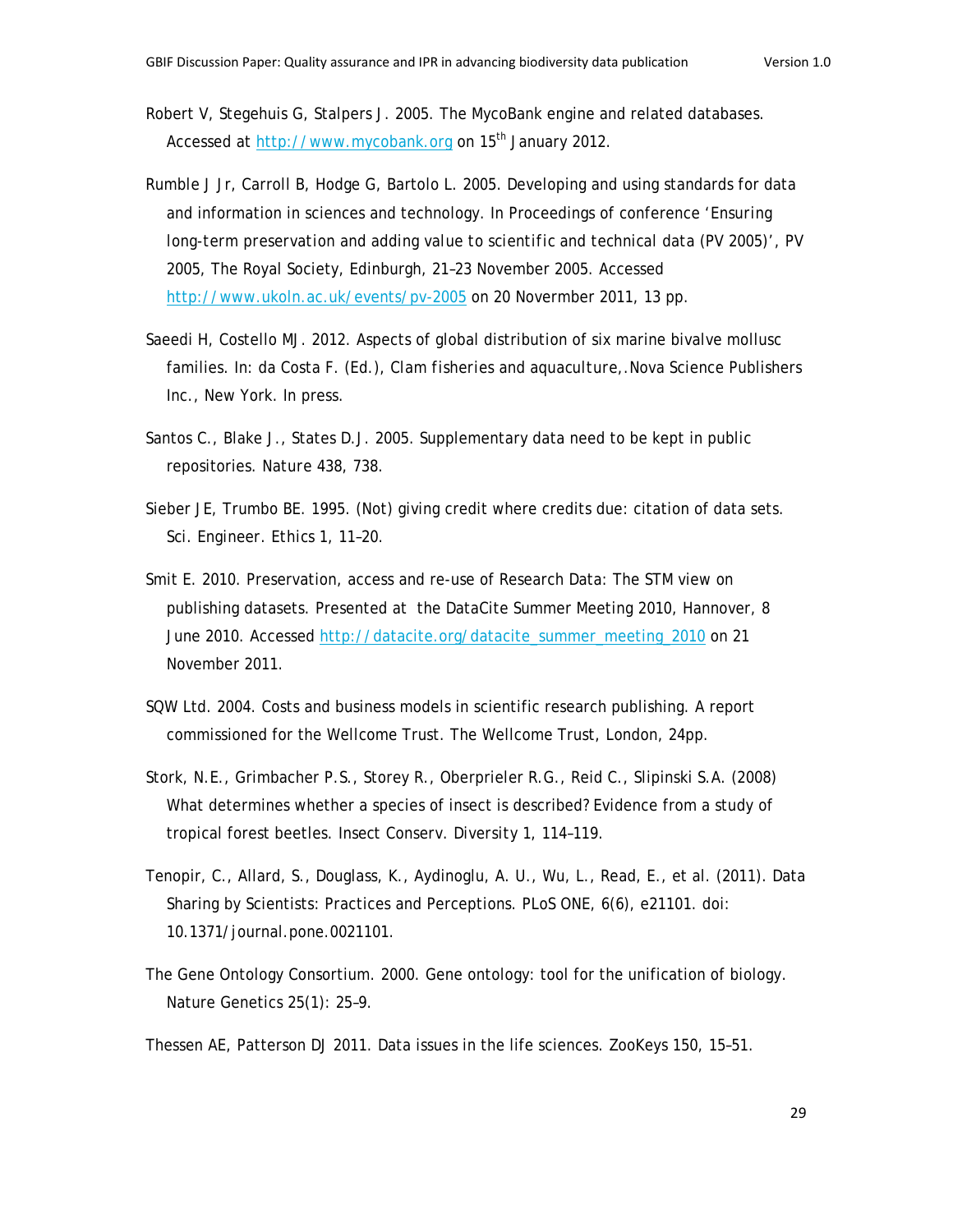- Thiers, B. 2012. Index Herbariorum: A global directory of public herbaria and associated staff. New York Botanical Garden's Virtual Herbarium. Accessed at http://sweetgum.nybg.org/ih on 15th January 2012.
- Toronto International Data Release Workshop Authors (2009) Prepublication data sharing. *Nature* 461, 168–170.
- Van den Eynden V, Corti L, Woollard M, Bishop L, Horton l. 2011. *Managing and sharing data.* UK Data Archive, University of Essex, Colchester, 36pp.
- Vision TJ 2010. Open data and the social contract of scientific publishing. BioScience 60, 330–331.
- Ware M, Mabe M. 2009. The STM report: an overview of scientific and scholarly journal publishing. International Association of Scientific, Technical and Medical Publishers, Oxford, 68 pp
- Wellcome Trust. 2010. Policy on data management and sharing. Accessed http://www.wellcome.ac.uk/About-us/Policy/Policy-and-positionstatements/WTX035043.htm on 20 November 2011.
- Whitlock MC. 2011. Data archiving in ecology and evolution: best practices. *Tr. Ecol. Evol.*  26, 61–65.
- Wood J, Andersson T, Bachem A, Best C, Genova F, Lopez DR, Los W, Marinucci M, Romary L, Van de Somple H, Vigen J, Wittenburg P, Giaretta D, Hudson RL 2010. *Riding the wave: how Europe can gain from the rising tide of scientific data. Final report of the High Level Expert group on Scientific Data*. A submission to the European Commission. European Union, Brussels, 38pp.
- Yesson C, Brewer PW, Sutton T, Caithness N, Pahwa JS, et al (2007) How global is the Global Biodiversity Information Facility? *PLoS ONE* 2(11): e1124.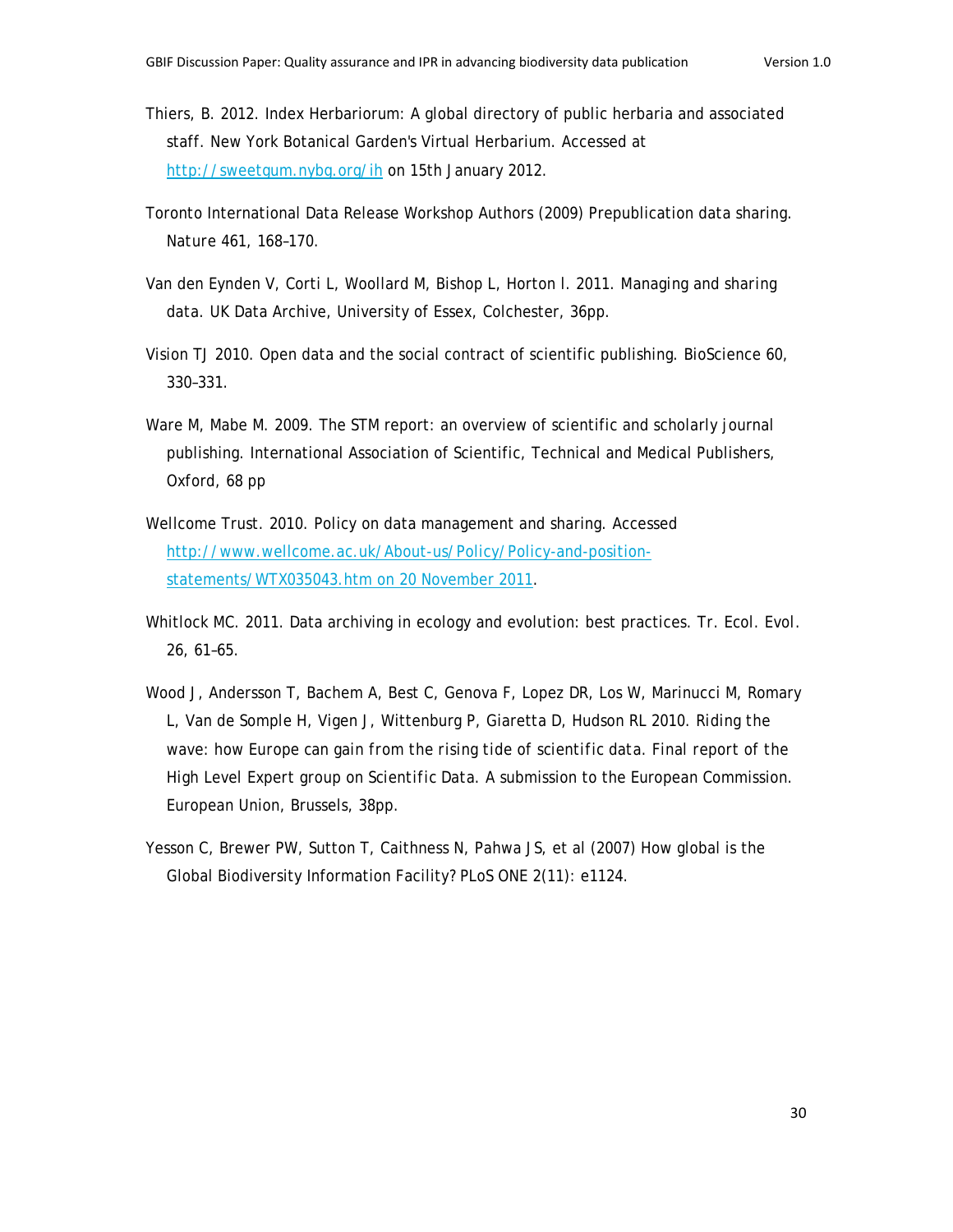**Box 1.** Glossary of terms used in this paper. Definitions are particular to the present context of biodiversity data publication.

#### **Authorship**

The person who wrote a document or other literary work (e.g. scientific paper, poem, essay, lyrics). It may be shared amongst co-authors. It cannot be transferred or sold once created.

#### **Copyright**

The automatic legal right of ownership of a document, software, artwork or other work, including datasets and databases. Individual data elements or statements of fact are not copyrightable, but when organised in a database they can be. At first it may be assigned to its creator (e.g. author, artist) or their employer or client who commissioned the work. Subsequently, it may be transferred to others. It may expire after the life of the creator plus 50 or more years depending on the applicable national laws.

#### **(Copy or Technical) Editor**

A person who prepares text, images and other materials for publication. They improve the quality of presentation of the material for its intended audience.

#### **Intellectual Property Rights (IPR)**

A broad term covering all kinds of creative works, including scientific papers, software, creation of databases, artist and musical works, inventions and patents, trademarks. It recognises the creators and copyright holders (not necessarily the same persons or legal entities), and terms and conditions of how people may use the works (i.e. the licensing arrangements).

#### **License**

A legal arrangement whereby the copyright holder permits others to use their creative work or products.

#### **Publication**

Material made publicly available through print, digital, sound or other media. This does not mean it is free of copyright, and the material may be provided free, by subscription, or sold.

#### **Public domain**

Indicates that creative works and other information is both publicly available (i.e. published) and free of copyright restrictions. Thus it can be used without cost. It could be exploited for scientific, artistic, commercial or other uses. However, to assert authorship without attributing the source would be plagiarism. It is expected good practice to always cite sources, even if in the public domain. Some copyright licenses effectively place materials (e.g. shareware) into the Public Domain.

#### **Ownership**

In the present context, this determines who holds the copyright and dictates the licensing arrangements (i.e. terms and conditions of use).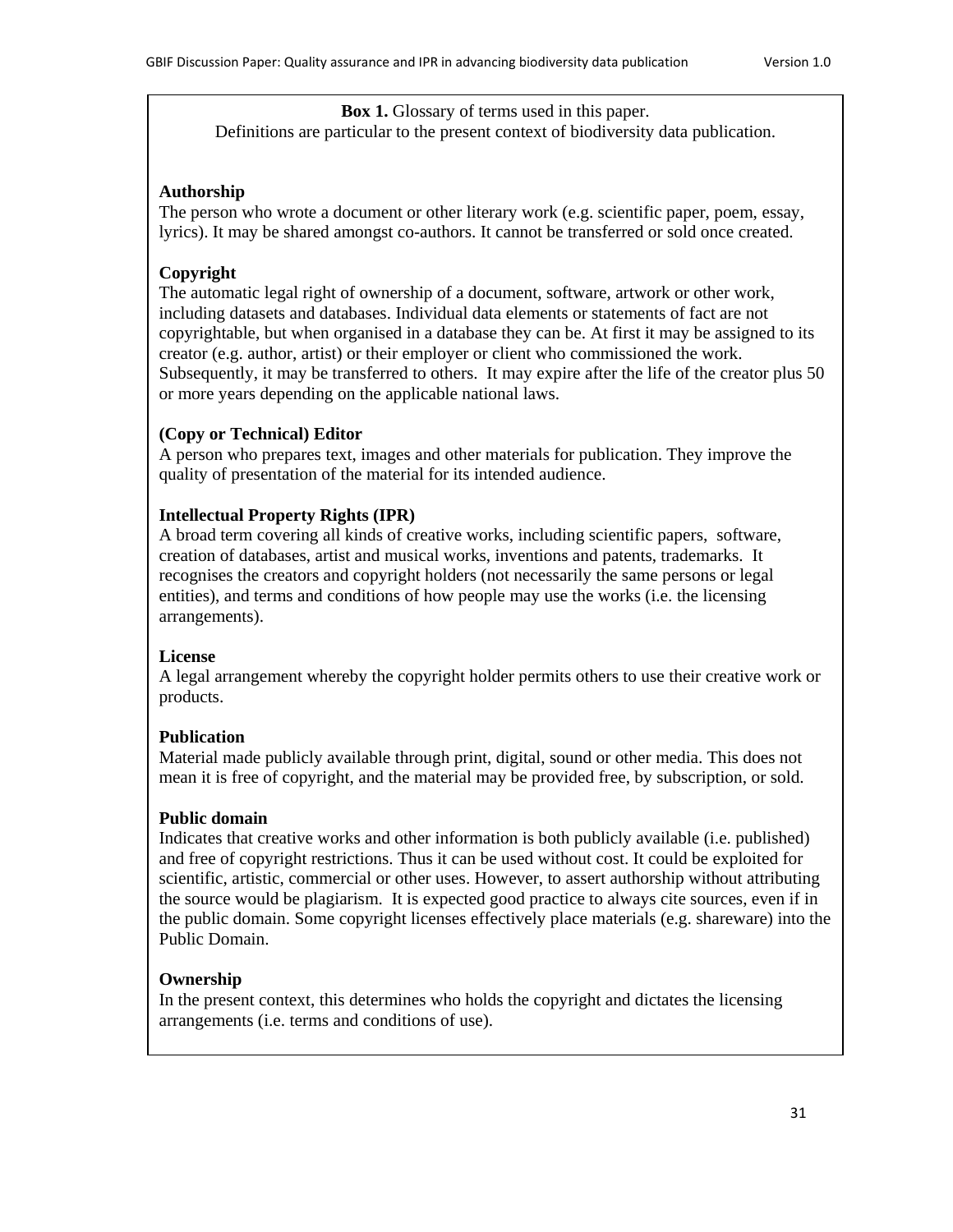# **Appendix :**

Example of metadata developed within the OBIS community in 2006 to describe datasets that it published. Most components of this user-friendly metadata format could be compiled from existing metadata standards available in International Standards Organisation (ISO), USA Federal Geographic Data Committee (FGDC), and NASA's Global Change Master Directory (GCMD). Standards for Taxonomic and Habitat coverage, Data Collection or Data Source were not available but could be developed to provide a controlled vocabulary. Standard classifications (e.g. Costello 2009b) and definitions of terminology are being developed (Costello et al. 2010).

| Order          | Metadata<br>term                 | Example                                                                                                                                                                                                                                                                                                                                                                                                                                                                                                                                                                                                     |
|----------------|----------------------------------|-------------------------------------------------------------------------------------------------------------------------------------------------------------------------------------------------------------------------------------------------------------------------------------------------------------------------------------------------------------------------------------------------------------------------------------------------------------------------------------------------------------------------------------------------------------------------------------------------------------|
| $\mathbf{1}$ . | Database<br>name                 | BioMar - Ireland: benthic marine species survey                                                                                                                                                                                                                                                                                                                                                                                                                                                                                                                                                             |
| 2.             | Citation                         | Picton, B.E., Emblow, C.S., Morrow, C.C., Sides, E.M., Tierney, P.,<br>McGrath, D., McGeough, G., McCrea, M., Dinneen, P., Falvey, J.,<br>Dempsey, S., Dowse, J. and Costello, M. J. 1999. Marine sites, habitats<br>and species data collected during the BioMar survey of Ireland. In: Picton,<br>B.E. and Costello M. J. (eds), The BioMar biotope viewer: a guide to<br>marine habitats, fauna and flora in Britain and Ireland, Environmental<br>Sciences Unit, Trinity College, Dublin. Retrieved [date] from<br>www.iobis.org.                                                                       |
| 3.             | Taxonomic<br>coverage            | All species living on, in and near the seabed (benthos), excluding<br>microbia.                                                                                                                                                                                                                                                                                                                                                                                                                                                                                                                             |
| 4.             | Geographic<br>coverage           | Republic of Ireland, 200 littoral and 700 sublittoral sites surveyed (each<br>including 1-6 sampling stations).                                                                                                                                                                                                                                                                                                                                                                                                                                                                                             |
| 5.             | Temporal<br>coverage             | 1993-1996 for Republic of Ireland                                                                                                                                                                                                                                                                                                                                                                                                                                                                                                                                                                           |
| 6.             | Habitat<br>coverage              | Marine, seashores (littoral), sublittoral seabed                                                                                                                                                                                                                                                                                                                                                                                                                                                                                                                                                            |
| 7.             | Total<br>distribution<br>records | 93,000                                                                                                                                                                                                                                                                                                                                                                                                                                                                                                                                                                                                      |
| 8.             | Total number<br>of taxa          | 1,500 species                                                                                                                                                                                                                                                                                                                                                                                                                                                                                                                                                                                               |
| 9.             | Collection<br>method             | Direct observation on seashores and by scuba divers                                                                                                                                                                                                                                                                                                                                                                                                                                                                                                                                                         |
| 10.            | Data source                      | Mainly observations. Reference collection of animals available in the<br>National Museum of Ireland and seaweeds in the Herbarium, Trinity<br>College, University of Dublin.                                                                                                                                                                                                                                                                                                                                                                                                                                |
| 11.            | Abstract                         | The BioMar project was and remains the largest marine ecological seabed<br>survey of the Republic of Ireland. Standard field survey and data<br>management methods developed by the UK Marine Nature Conservation<br>Review (now part of Joint Nature Conservation Committee) were used.<br>This database was published as a compact disc containing data collected<br>during a national survey that provided the basis for (a) a classification of<br>marine biotopes applicable to the North East Atlantic, and (b) the<br>selection of marine Special Areas of Conservation (Marine Protected<br>Areas). |